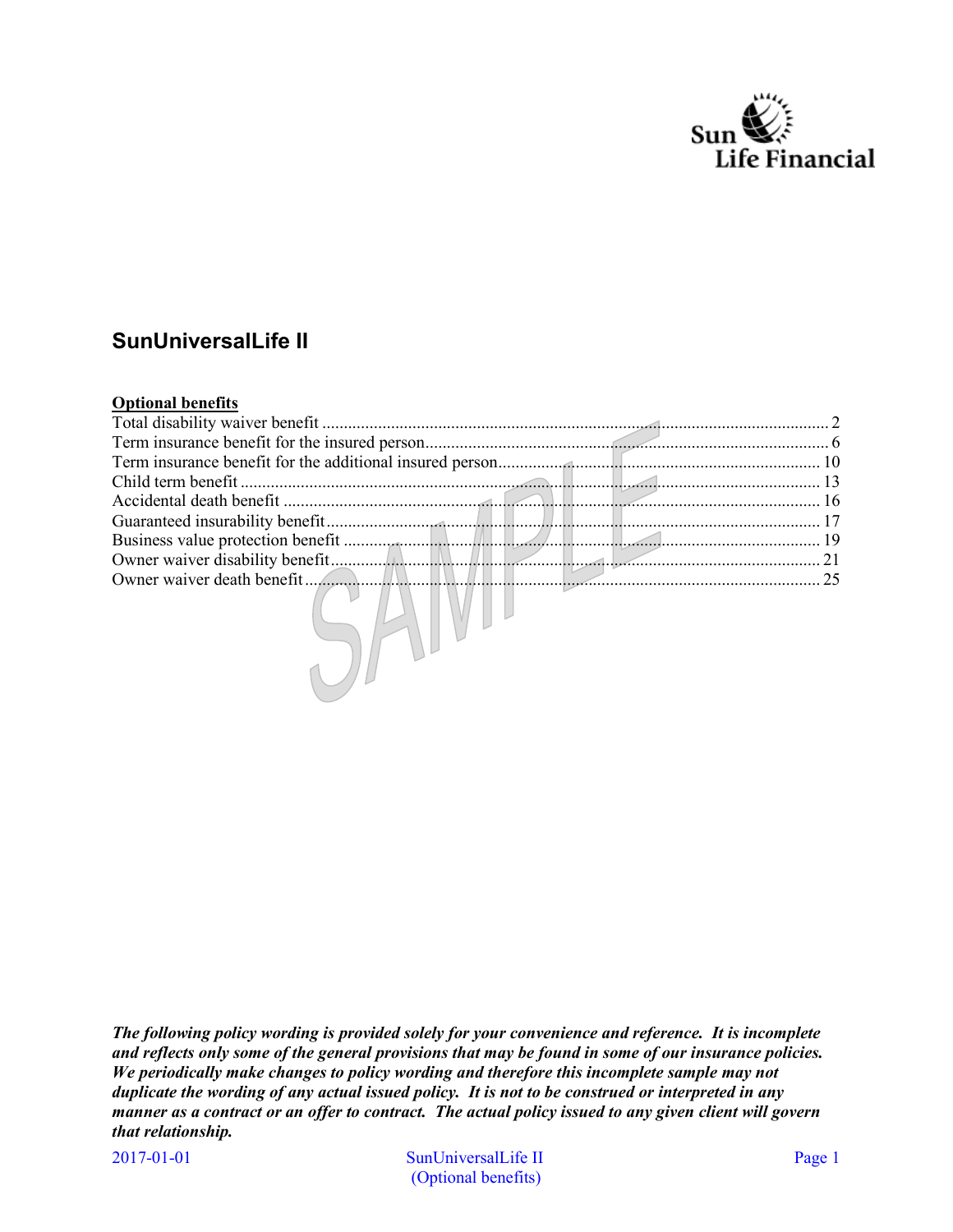# <span id="page-1-0"></span>E14811A **Total disability waiver benefit**

While the insured person for this benefit is totally disabled, we pay the cost of insurance for the insured person's basic insurance coverage, optional benefits and any benefit linked to them. We call this waiving the cost of insurance.

The *Policy summary* shows the following information about the Total disability waiver benefit:

- each insured person
- the date the benefit begins, and
- the date the benefit ends.

The maximum total annual amount we waive for an insured person is \$50,000 across all life insurance policies issued by us, or for which we have assumed responsibility, on that person.

#### **Qualifying for this benefit**

To qualify for this benefit:

- the Total disability waiver benefit must be in effect
- the insured person's disability must begin after the policy anniversary nearest their  $18<sup>th</sup>$  birthday and before the benefit end date shown on the *Policy summary*
- their disability must continue for at least 6 consecutive months, and
- we determine that the insured person is totally disabled and all requirements for this benefit have been satisfied.

To be considered totally disabled the insured person must be:

- under the active, continuous and medically appropriate care of a physician, or other health care practitioner acceptable to us, and
- following the treatment prescribed and any other recommendations made by a physician or health care practitioner.

#### *Disabled while employed*

If the insured person becomes disabled while employed, we consider them to be totally disabled if, as a result of injury or disease, they are completely unable, during the first 2 years following the date of their disability, to carry on the essential duties of their own occupation.

After the first 2 years, we consider the insured person to be totally disabled if they are unable, as a result of injury or disease, to perform the duties of any occupation within their education, training or experience. We do not consider an insured person to be totally disabled if they are earning money or profiting from any occupation.

In determining whether or not the insured person is able to perform the duties of any occupation, we do not take into account whether a suitable occupation is actually available. In addition, we do not consider whether a suitable occupation would provide earnings comparable to what the insured person was paid before becoming totally disabled.

#### *Disabled while unemployed*

If the insured person becomes disabled while unemployed, and is not earning money or profiting from any occupation, we consider them totally disabled if they are unable, as a result of injury or disease, to perform the duties of any occupation within their education, training or experience.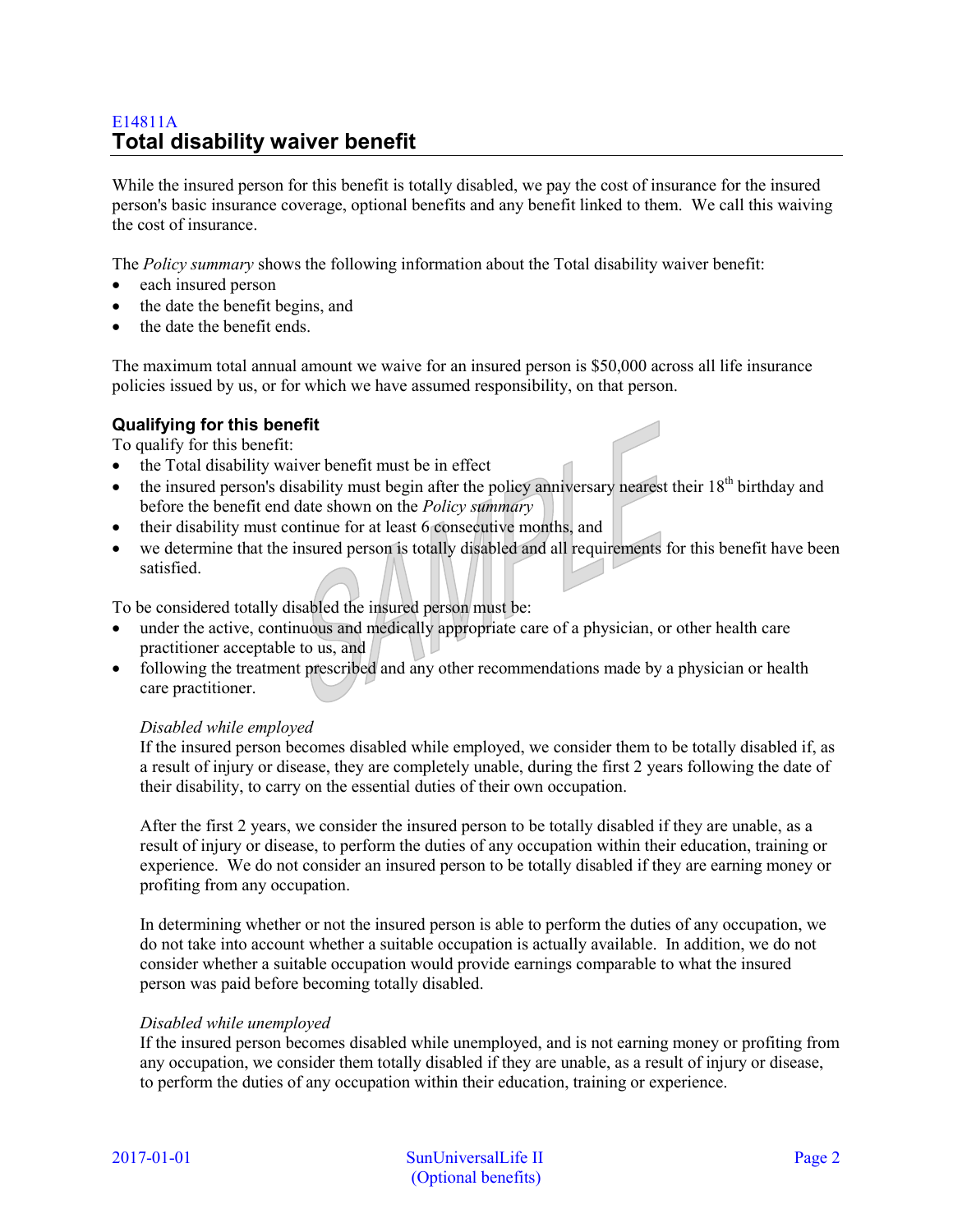In determining whether or not the insured person is able to perform the duties of any occupation, we do not take into account whether a suitable occupation is actually available. In addition, we do not consider whether a suitable occupation would provide earnings comparable to what the insured person was paid before becoming totally disabled.

# *Disabled while a student*

If the insured person is a student at the time they become disabled, we consider them to be totally disabled if they are unable, as a result of injury or disease, to:

- attend or participate as a student in an education program during the entire time they are totally disabled, or
- perform the duties of any occupation for earnings or profit within their education, training or experience.

In determining whether or not the insured person is able to perform the duties of any occupation, we do not take into account whether a suitable occupation is actually available. In addition, we do not consider whether a suitable occupation would provide earnings comparable to what the insured person was paid before becoming totally disabled.

# **When we start waiving**

Until we give you notice that we've approved your claim, we will continue to deduct the cost of insurance from your policy fund. After we approve your claim, we waive the cost of insurance effective on the monthly anniversary day starting from the month after the insured person became totally disabled.

The cost of insurance is waived until the earlier of:

- the date the insured person no longer qualifies for the benefit
- the date the policy ends
- the date the cost of insurance is no longer required for the disabled person's insurance, and
- the date the insured person dies.

If any cost of insurance is deducted from your policy fund and later waived, we credit that amount to the activity account. If an automatic payment loan was used to pay for deductions that are later waived, we will reduce the loan by the amount we waived.

# **When we will not waive (exclusions and reductions of coverage)**

We will not waive the cost of insurance if the insured person's disability begins:

- before the policy anniversary nearest their  $18<sup>th</sup>$  birthday, or
- after the benefit end date shown on the *Policy summary*.

We will not waive the cost of insurance if the disability is directly or indirectly caused by or associated with the insured person operating a vehicle while their blood alcohol level is more than 80 milligrams of alcohol per 100 milliliters of blood. A vehicle includes any form of ground, air or marine transportation that can be put into motion by any means, including muscular power. We do not take into account whether or not the vehicle is in motion.

We will not waive the cost of insurance if the disability is directly or indirectly caused by or associated with the insured person:

- committing or attempting to commit a criminal offence
- attempting to take their own life, regardless of whether the insured person had a mental illness or understood or intended the consequences of their action(s)
- causing themself bodily injury, regardless of whether the insured person had a mental illness or understood or intended the consequences of their action(s)

2017-01-01 SunUniversalLife II Page 3 (Optional benefits)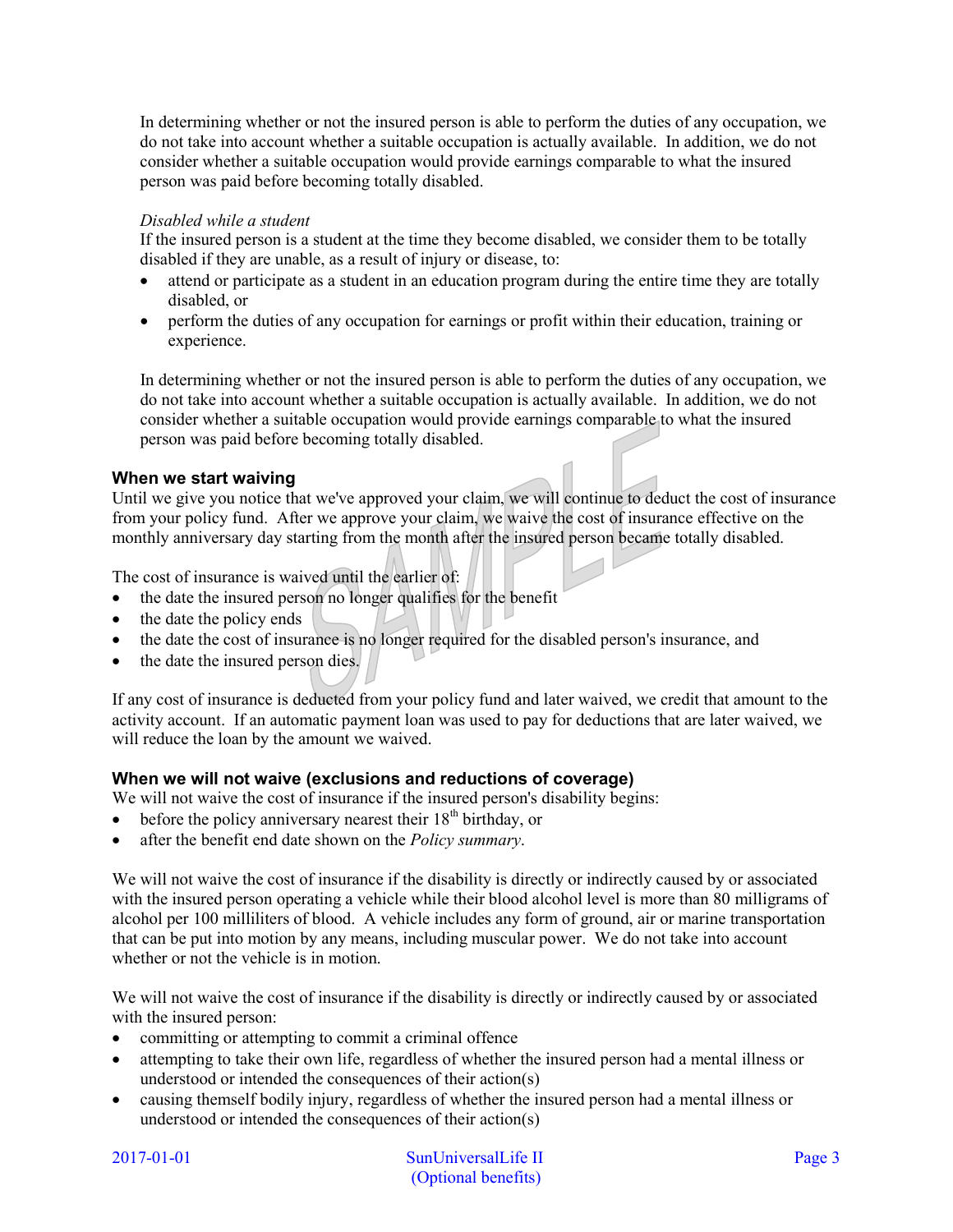- taking any drug, unless the drug was taken as prescribed by a licensed medical practitioner
- inhaling or ingesting any poisonous substance, whether voluntarily or otherwise, or
- inhaling any type of gas, whether voluntarily or otherwise.

We will not waive the cost of insurance if the insured person's disability is directly or indirectly caused by or associated with civil disorder or war, whether declared or not.

#### **Making a claim**

To make a claim, contact your advisor or call us at the toll free phone number shown at the beginning of this policy. We will send the forms to be completed.

We must receive proof of the insured person's disability:

- while the insured person is alive
- continuing for at least 6 consecutive months while this benefit is in effect, and
- within 1 year of the date the disability began.

If we receive proof of the disability more than 1 year after the disability starts and the insured person qualifies for this benefit, we consider the disability to have begun 1 year before the date we received the proof. This means that we will only waive the cost of insurance starting from 1 year before the date we received the proof, regardless of when the disability actually started. We will not consider a late claim if you submit it more than 1 year after the end date of this benefit.

You must pay any cost associated with providing proof of disability.

We may also require the insured person to authorize us to gather and use additional information from other insurers or government agencies.

Before we approve a claim, the insured person's date of birth must be verified.

#### **How to continue to qualify**

We continue to waive the cost of insurance while the insured person:

- continues to be disabled and satisfies our total disability requirements
- is under the continuous care of a licensed physician
- follows a prescribed treatment program for their disability, and
- makes reasonable efforts to use any appropriate rehabilitation program.

From time to time, we will ask for proof, that we consider satisfactory, that the insured person is still disabled. You must pay any cost associated with providing this proof.

We may require the insured person to be examined by any health care practitioners we appoint. These may be licensed physicians, physiotherapists, occupational therapists, psychiatrists, psychologists or others. We pay the cost of these examinations.

The physicians, specialists or health care practitioners who provide information to us may not be the owner of this policy, any insured person under this policy, anyone entitled to make a claim under this policy, or any relative or business associate of these people.

We may also require the insured person to authorize us to gather and use information from other insurers or government agencies.

#### **When we stop waiving**

2017-01-01 SunUniversalLife II Page 4 (Optional benefits) We stop waiving the cost of insurance on the date the insured person: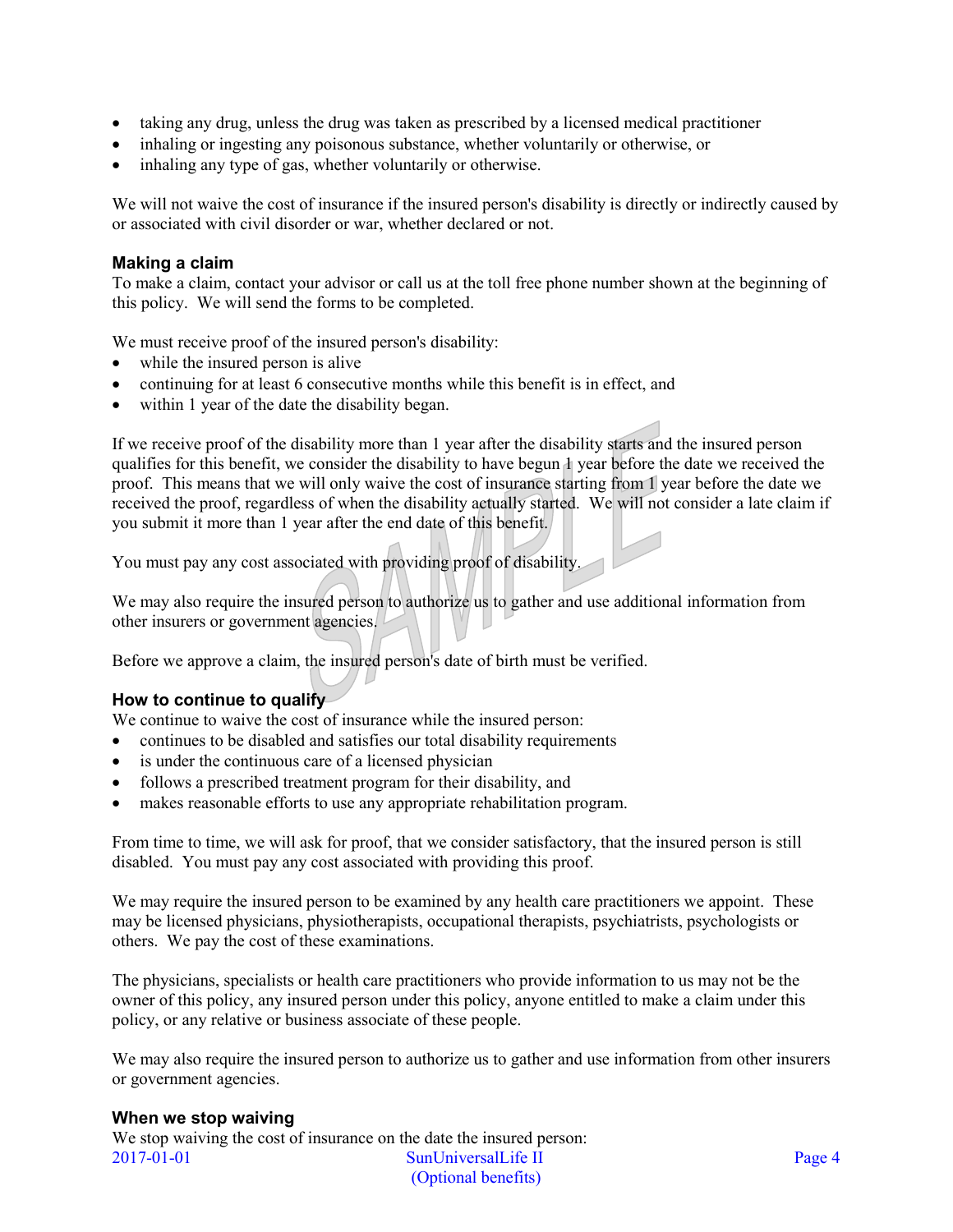- is no longer totally disabled
- is earning money or profiting from any occupation
- takes part in any educational program as a student without our approval
- fails to submit any required proof of disability
- refuses to attend any examinations or rehabilitation programs without a valid medical reason
- fails to meet any other requirements to have the cost of insurance waived, or
- dies.

# **Reoccurrence of a previous disability claim**

You may apply to have the cost of insurance waived without having to wait another 6 months if there's a reoccurrence of a previous disability claim. We consider the disability to be a reoccurrence of the previous one if:

- we waived the cost of insurance for the previous disability
- the disabled insured person recovers from their disability and then becomes totally disabled again from the same cause within 6 months from the date we stopped waiving the cost of insurance, and
- the insured person is totally disabled as described under the heading, *Qualifying for this benefit.*

We waive the cost of insurance effective on the monthly anniversary day starting from the month after the insured person's disability started again.

# **When the benefit ends**

The Total disability waiver benefit for each insured person under the benefit ends on the earliest of:

- the benefit end date shown on the *Policy summary*
- the date you cancel the benefit
- the date the insured person dies, or
- the date this policy ends.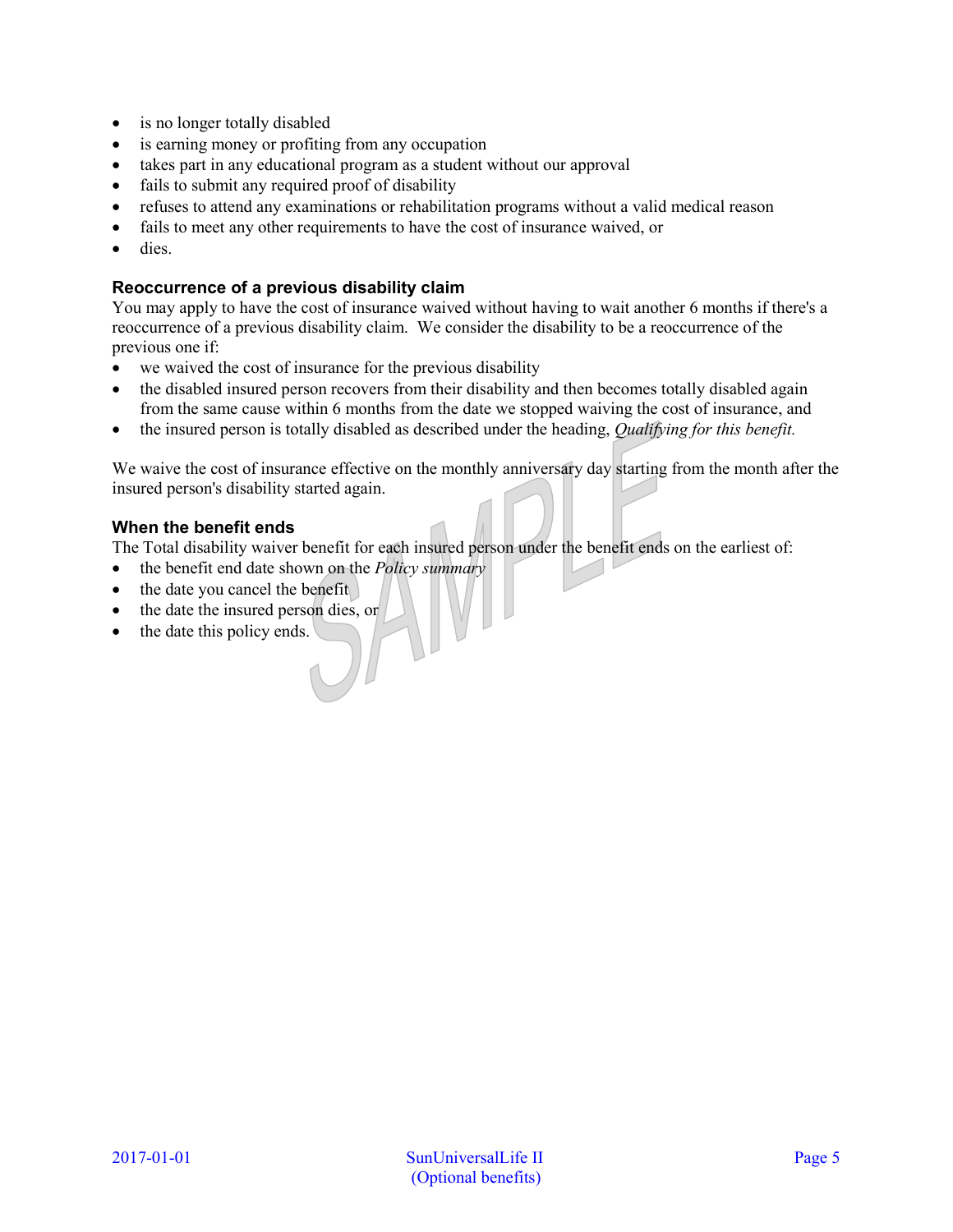# <span id="page-5-0"></span>E14845A **Term insurance benefit for the insured person**

If a death benefit is payable when the insured person for this benefit dies, we make a payment to the named beneficiary for that insured person's Term insurance benefit*.*

The *Policy summary* shows the following information about the Term insurance benefit:

- each insured person
- the insurance amount
- the renewal period
- the last date to convert the benefit, and
- the date the benefit ends.

#### **When we pay**

If an insured person dies while their Term insurance benefit is in effect, we pay the insurance amount in effect on the date they died.

# **When we will not pay (exclusions)**

We will not pay a Term insurance death benefit if the insured person for this benefit takes their own life, regardless of whether the insured person has a mental illness or understands or intends the consequences of their action(s), within 2 years of the later of:

- the most recent date an application for this benefit was signed
- the policy date, shown on the *Policy summary*
- the effective date of the insurance, if you added it after the policy date, or
- the most recent date your policy was put back into effect, if it has been reinstated.

Instead of paying the death benefit, we will pay to the beneficiary the amount you paid for this benefit. If your policy has been put back into effect, the amount we pay will be equal to the amount paid for this benefit since the most recent date the policy was reinstated.

If the insured person takes their own life, regardless of whether the insured person has a mental illness or understands or intends the consequences of their action(s), within 2 years of any policy change that increases their Term insurance benefit, we will not pay the amount of the increase. Instead, if the benefit has been continuously in effect for at least 2 years on the date the insured person dies, we will:

- pay the term insurance death benefit that we would have paid before the increase, and
- refund the amount you paid for the increase to the Term insurance benefit.

#### **Making a claim**

To make a claim, contact your advisor or call us at the toll free phone number shown at the beginning of this policy. We will send the appropriate form to be completed. The person making the claim must complete the form and give us the information we need to assess the claim, including proof that the insured person died while this benefit was in effect.

Physicians may charge a fee to complete certain forms. The person making the claim is responsible for any fee.

Before we pay a death benefit, we must verify the insured person's date of birth. If the date of birth on the application is incorrect, we'll adjust the death benefit to the amount that would have been payable based on the amount paid and the correct date of birth.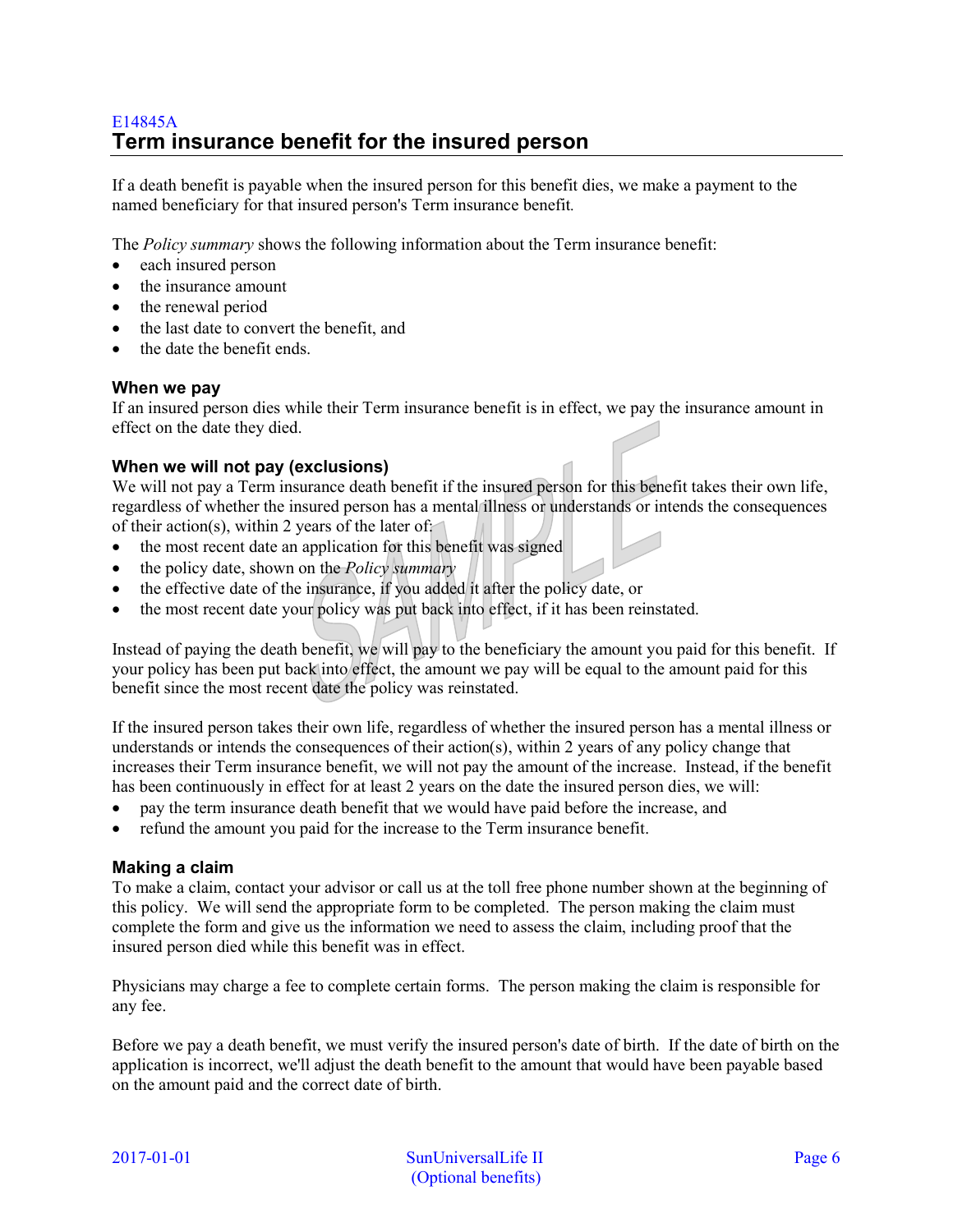# **Converting to a term life insurance policy or term insurance benefit**

You may convert a Term insurance benefit with a 10 or 15 year renewal period to a term life insurance policy or term insurance benefit with a 20 or 30 year renewal period.

You must apply to convert before the earlier of the  $5<sup>th</sup>$  policy anniversary nearest the date the benefit was put into effect, and the policy anniversary nearest:

- the insured person's  $65<sup>th</sup>$  birthday, if applying for a 20 year renewal period, or
- the insured person's  $55<sup>th</sup>$  birthday, if applying for a 30 year renewal period.

If you convert this benefit, it ends on the date the new insurance takes effect.

# **Converting to a permanent life insurance policy**

If applying to convert a Term insurance benefit to a permanent life insurance policy, you must apply on or before the last date to convert the benefit, shown on the *Policy summary*. If you convert this benefit, it ends on the date the new policy takes effect.

#### **The new life insurance**

You may apply for any life insurance we offer when you apply, subject to the terms and conditions of that insurance and our administrative rules. Your application must be in a form acceptable to us. The new life insurance will:

- be based on the information about the insured person in the application we received for this benefit
- depend on our rules about the age of the insured person and the amount of insurance, and
- have an insurance amount that is not greater than the insurance amount in effect for this benefit, on the date the new application is signed.

If a *Total disability waiver benefit* is in effect on the insured person under this policy, a similar benefit may be included with the new insurance if:

- we offer a disability waiver benefit
- you request the benefit, and
- the insured person is not disabled.

#### *If we're waiving the cost for this benefit because the insured person is totally disabled*

If the insured person for this benefit is totally disabled and we are waiving the cost for this benefit and you apply to convert before the final conversion date, we will not waive the cost for the new policy.

If you apply on the last date to convert this benefit and we are waiving the cost for it, we will waive the cost for the new policy while the insured person is totally disabled. We consider the insured person to be totally disabled according to the disability waiver benefit in effect when we approved the disability claim.

#### *If we're waiving the cost for this policy because the owner is totally disabled*

If we're waiving the cost for this policy because you are totally disabled and you apply to convert before the final conversion date, we will not waive the cost for the new policy.

If you apply on the last date to convert this benefit and we are waiving the cost for this policy, we will waive the cost for the new policy while you continue to be totally disabled and own the new policy. We consider you to be totally disabled according to the disability waiver benefit in effect when we approved the disability claim.

#### *If we're waiving the cost for this policy because the owner died*

If we're waiving the cost for this policy because you died, the new owner may apply for a new policy on the last date to convert this benefit. We will waive the cost for the new policy.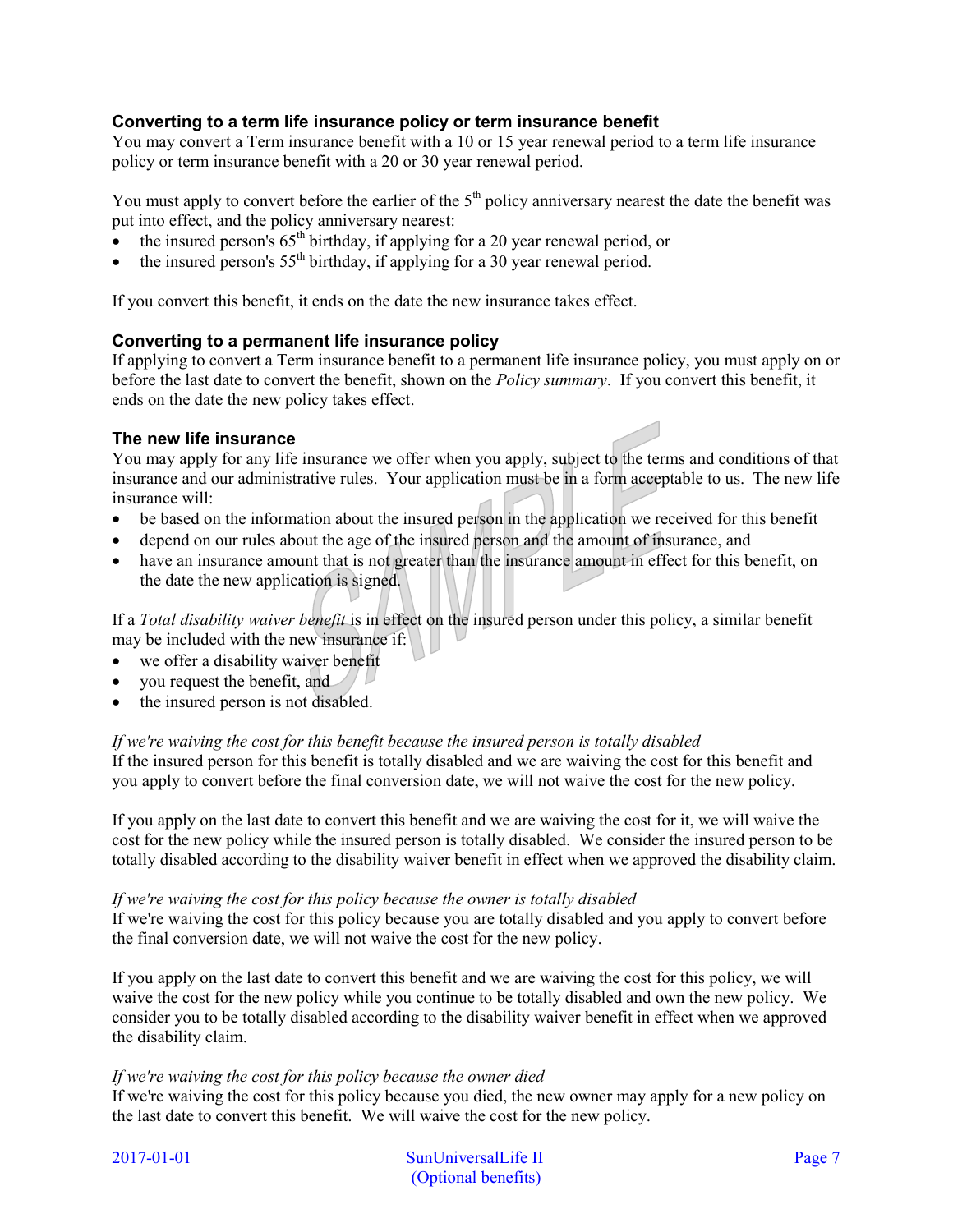If we receive an application for more insurance than we offer for conversion, we require new evidence of insurability that we consider satisfactory.

# **Paying for the new insurance**

The cost for the new insurance will be based on:

- the same evidence of insurability we used to determine the cost for this benefit
- the rates we charge for the new insurance on the date you apply, and
- the age of the insured person on the date you apply.

# **Your right to continue term insurance**

If a basic insurance coverage ends because an insured person dies and there is a Term insurance benefit in effect on any surviving insured person, you or that surviving insured person, with your written consent, may apply to continue the term insurance on their life. We will not require new evidence of insurability.

We must receive an application to continue the insurance coverage within 90 days of the basic insurance coverage ending.

If the surviving insured person dies within those 90 days but before we receive an application to continue, we pay:

- the term insurance death benefit
- **minus** the cost for this benefit from the insured person's date of death to the date the surviving insured person dies.

If we approve the application to continue, the insurance will:

- have the same insurance amount as this Term insurance benefit on the date the basic insurance coverage ended
- have the same terms and conditions as this Term insurance benefit, and
- have a cost, starting from the date of death, that is the same as the cost for this Term insurance benefit, plus any premium tax and policy fee that applies.

#### *If we're waiving the cost for this benefit because the insured person is totally disabled*

If the insured person for this benefit is totally disabled and we are waiving the cost for this benefit as a result of their disability, and you apply to continue their term insurance within 90 days of the basic insurance coverage ending, we will waive the cost for their term insurance while they are totally disabled. We consider the insured person to be totally disabled according to the disability waiver benefit in effect when we approved the disability claim.

#### *If we're waiving the cost for this policy because the owner is totally disabled*

If we're waiving the cost for this policy because you are totally disabled and we approve an application to continue the insurance, we will waive the cost for their term insurance while you continue to be totally disabled. We consider you to be totally disabled according to the disability waiver benefit in effect when we approved the disability claim.

#### *If we're waiving the cost for this policy because the owner died*

We will waive the cost for the continued term insurance on the insured person if:

- we're waiving the cost for this policy
- the basic insurance coverage ends, and
- we approve an application to continue the term insurance.

#### **When the benefit ends**

The Term insurance benefit for each insured person under the benefit ends on the earliest of: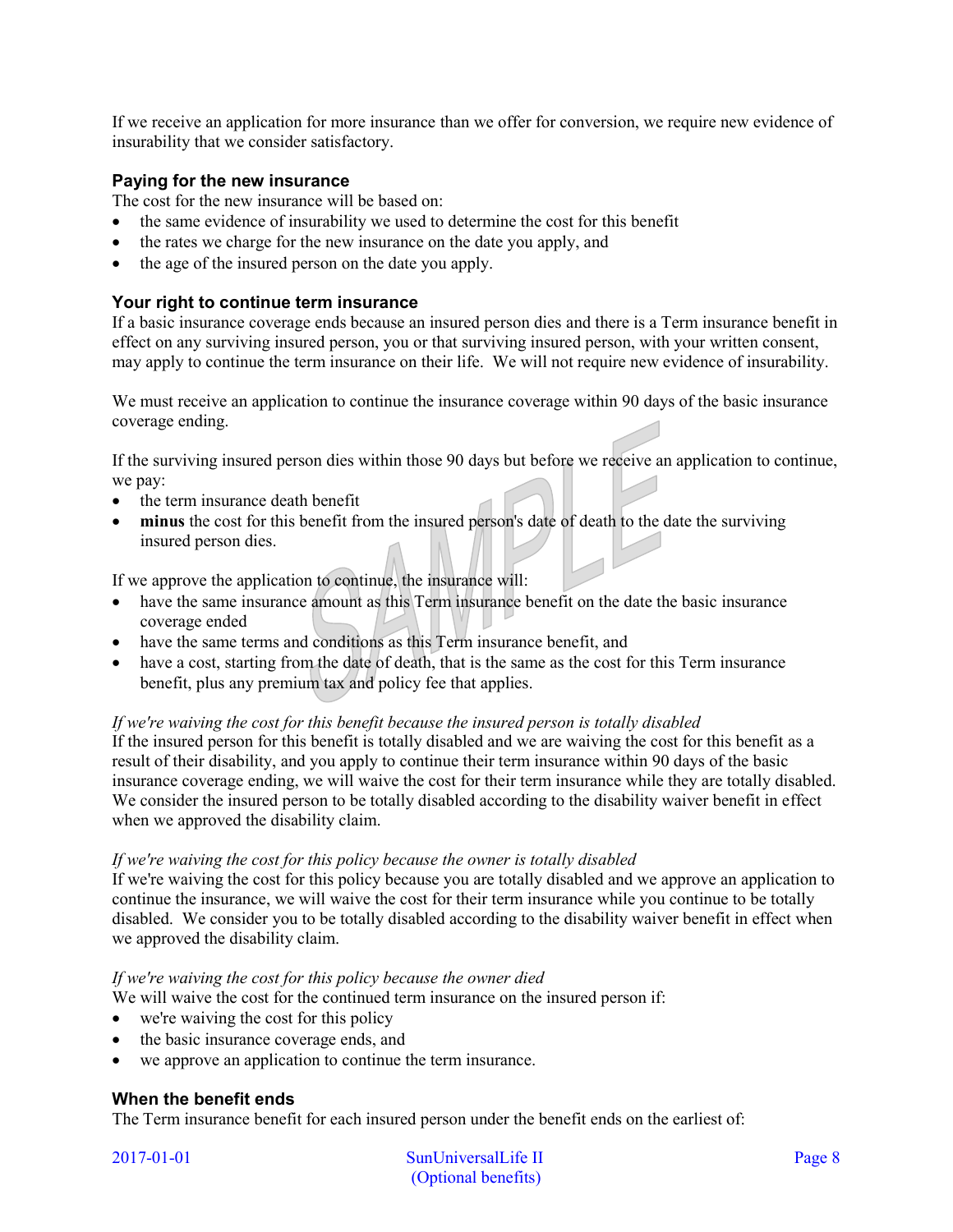- the date this benefit is converted
- the benefit end date shown on the *Policy summary*
- the date you cancel the benefit
- the date the insured person for this benefit dies, or
- the date this policy ends.

If a basic insurance coverage has ended due to death and we haven't received an application to continue term insurance before the 91<sup>st</sup> day after the basic insurance coverage ended, this benefit ends.

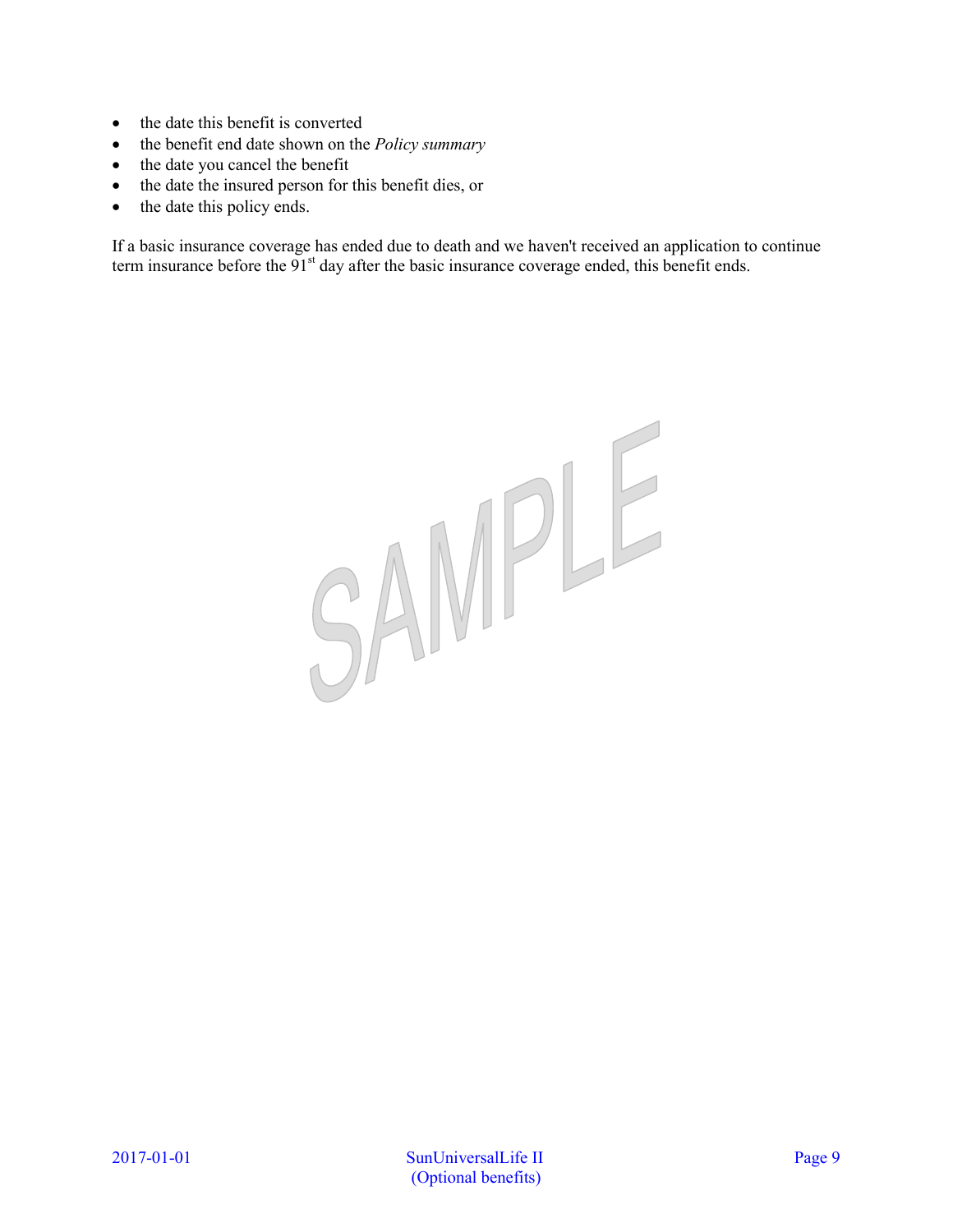# <span id="page-9-0"></span>E14855A **Term insurance benefit for the additional insured person**

If a death benefit is payable when the insured person for this benefit dies, we make a payment to the named beneficiary for that insured person's Term insurance benefit.

The *Policy summary* shows the following information about the Term insurance benefit for the additional insured person:

- each additional insured person
- the insurance amount
- the renewal period
- the last date to convert this benefit, and
- the date this benefit ends.

#### **When we pay**

If an additional insured person dies while their Term insurance benefit is in effect, we pay the insurance amount in effect on the date they died.

# **When we will not pay (exclusions)**

We will not pay a Term insurance death benefit if the additional insured person for this benefit takes their own life, regardless of whether the insured person has a mental illness or understands or intends the consequences of their action(s), within 2 years of the later of:

- the most recent date an application for this benefit was signed
- the policy date, shown on the *Policy summary*
- the effective date of the insurance, if you added it after the policy date, or
- the most recent date your policy was put back into effect, if it has been reinstated.

Instead of paying the death benefit, we will refund you the amount you paid for this benefit. If your policy has been put back into effect, the amount we pay will be equal to the amount paid for this benefit since the most recent date the policy was reinstated.

If the additional insured person takes their own life, regardless of whether the insured person has a mental illness or understands or intends the consequences of their action(s), within 2 years of any policy change that increases their Term insurance benefit, we will not pay the amount of the increase. Instead, if the benefit has been continuously in effect for at least 2 years on the date the insured person dies, we will:

- pay the term insurance death benefit that we would have paid before the increase, and
- refund the amount you paid for the increase to the Term insurance benefit.

#### **Making a claim**

To make a claim, contact your advisor or call us at the toll free phone number shown at the beginning of this policy. We will send the appropriate form to be completed. The person making the claim must complete the form and give us the information we need to assess the claim, including proof that the insured person died while this benefit was in effect.

Physicians may charge a fee to complete certain forms. The person making the claim is responsible for any fee.

Before we pay a death benefit, we must verify the additional insured person's date of birth. If the date of birth on the application is incorrect, we'll adjust the death benefit to the amount that would have been payable based on the amount paid and the correct date of birth.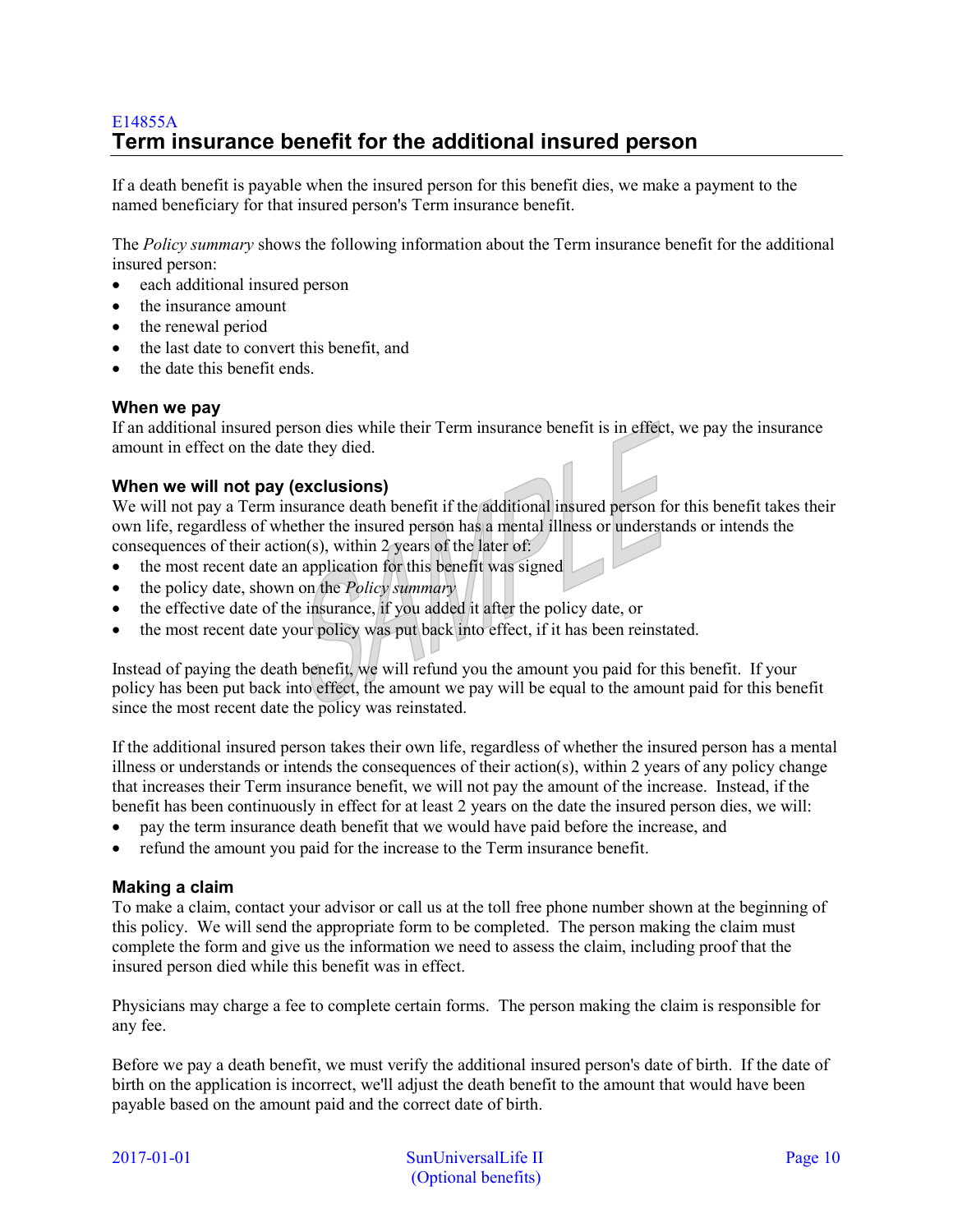# **Converting to a term life insurance policy or term insurance benefit**

You may convert a Term insurance benefit for the additional insured person with a 10 or 15 year renewal period to a term life insurance policy or term insurance benefit with a 20 or 30 year renewal period.

You must apply to convert before the earlier of the  $5<sup>th</sup>$  policy anniversary nearest the date the benefit was put into effect, and the policy anniversary nearest:

- the additional insured person's  $65<sup>th</sup>$  birthday, if applying for a 20 year renewal period, or
- the additional insured person's  $55<sup>th</sup>$  birthday, if applying for a 30 year renewal period.

If you convert this benefit, it ends on the date the new insurance takes effect.

#### **Converting to a permanent life insurance policy**

If applying to convert a Term insurance benefit for the additional insured person to a permanent life insurance policy, you must apply on or before the last date to convert the benefit, shown on the *Policy summary*. If you convert this benefit, it ends on the date the new policy takes effect.

Either you, the owner of this policy, or the additional insured person with your written consent, may apply to convert this benefit.

#### **The new life insurance**

You may apply for any life insurance we offer when you apply, subject to the terms and conditions of that insurance and our administrative rules. Your application must be in a form acceptable to us. The new life insurance will:

- be based on the information about the additional insured person in the application we received for this benefit
- depend on our rules about the age of the additional insured person and the amount of insurance, and
- have an insurance amount that is not greater than the insurance amount in effect for this benefit, on the date the new application is signed.

#### *If we're waiving the cost for this policy because the owner is totally disabled*

If we're waiving the cost for this policy because you are totally disabled and you apply to convert before the final conversion date, we will not waive the cost for the new policy.

If you apply on the last date to convert this benefit and we are waiving the cost for this policy, we will waive the cost for the new policy while you continue to be totally disabled and own the new policy. We consider you to be totally disabled according to the disability waiver benefit in effect when we approved the disability claim.

#### *If we're waiving the cost for this policy because the owner died*

If we're waiving the cost for this policy because you died, the new owner may apply for a new policy on the last date to convert this benefit. We will waive the cost for the new policy.

If we receive an application for more insurance than we offer for conversion, we require new evidence of insurability that we consider satisfactory.

#### **Paying for the new insurance**

The cost for the new insurance will be based on:

- the same evidence of insurability we used to determine the cost for this benefit
- the rates we charge for the new insurance on the date you apply, and
- the age of the additional insured person on the date you apply.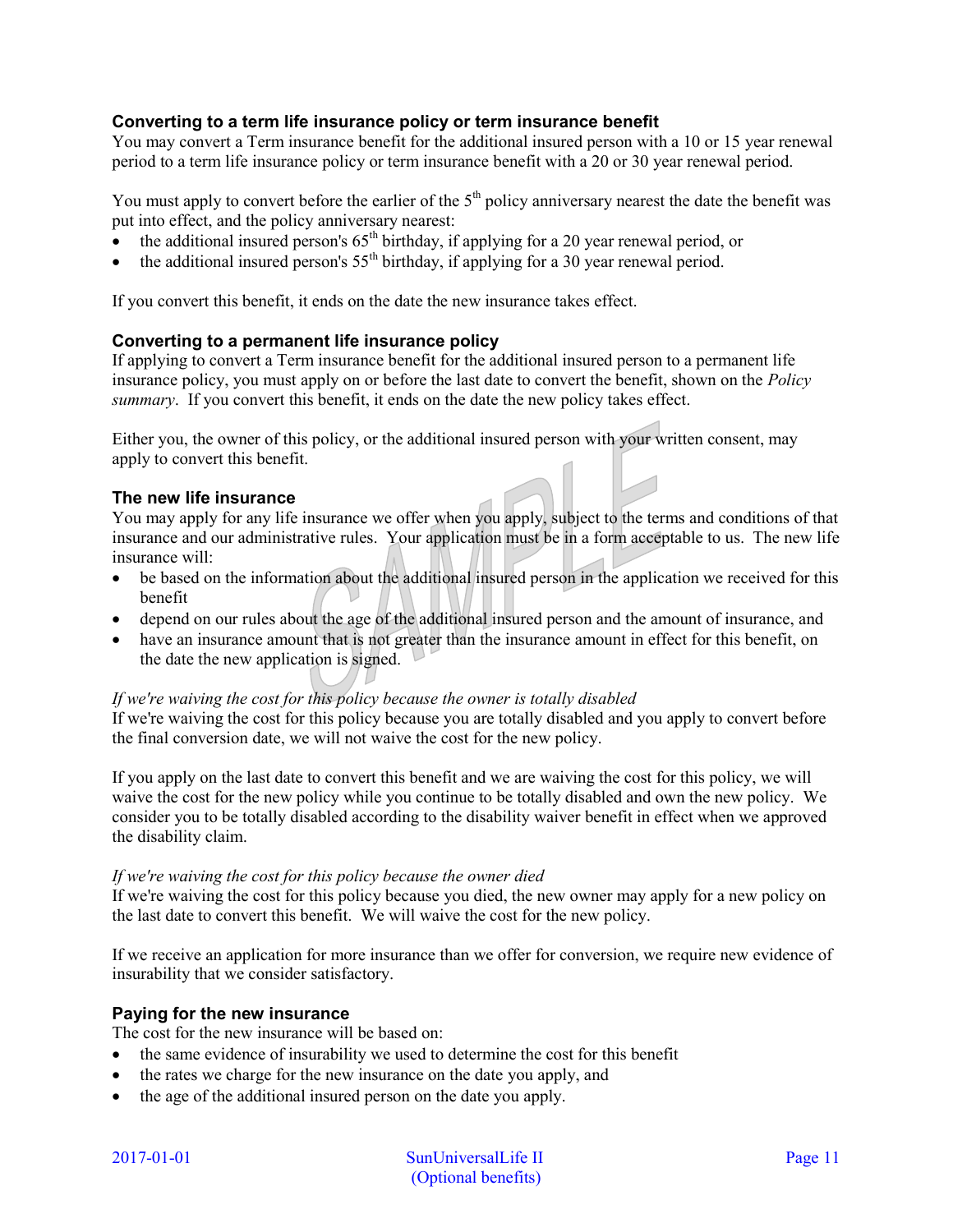# **Your right to continue term insurance**

If a basic insurance coverage ends because an insured person dies and there is a Term insurance benefit in effect on any additional insured person, you or the additional insured person, with your written consent, may apply to continue the term insurance on their life. We will not require new evidence of insurability.

We must receive an application to continue the insurance coverage within 90 days of the basic insurance coverage ending.

If the additional insured person dies within those 90 days but before we receive an application to continue, we pay:

- the term insurance death benefit
- **minus** the cost for this benefit from the insured person's date of death to the date the additional insured person dies.

If we approve the application to continue, the insurance will:

- have the same insurance amount as this Term insurance benefit on the date the basic insurance coverage ended
- have the same terms and conditions as this Term insurance benefit, and
- have a cost, starting from the date of death, that is the same as the cost for this Term insurance benefit, plus any premium tax and policy fee that applies.

# *If we're waiving the cost for this policy because the owner is totally disabled*

If we're waiving the cost for this policy because you are totally disabled and we approve an application to continue the insurance, we will waive the cost for their term insurance while you continue to be totally disabled. We consider you to be totally disabled according to the disability waiver benefit in effect when we approved the disability claim.

#### *If we're waiving the cost for this policy because the owner died*

We will waive the cost for the continued term insurance on the insured person if:

- we're waiving the cost for this policy
- the basic insurance coverage ends, and
- we approve an application to continue the term insurance.

#### **When the benefit ends**

The Term insurance benefit for each insured person under the benefit ends on the earliest of:

- the date this benefit is converted
- the benefit end date shown on the *Policy summary*
- the date you cancel the benefit
- the date the insured person for this benefit dies, or
- the date this policy ends.

If a basic insurance coverage has ended due to death and we haven't received an application to continue term insurance before the  $91<sup>st</sup>$  day after the basic insurance coverage ended, this benefit ends.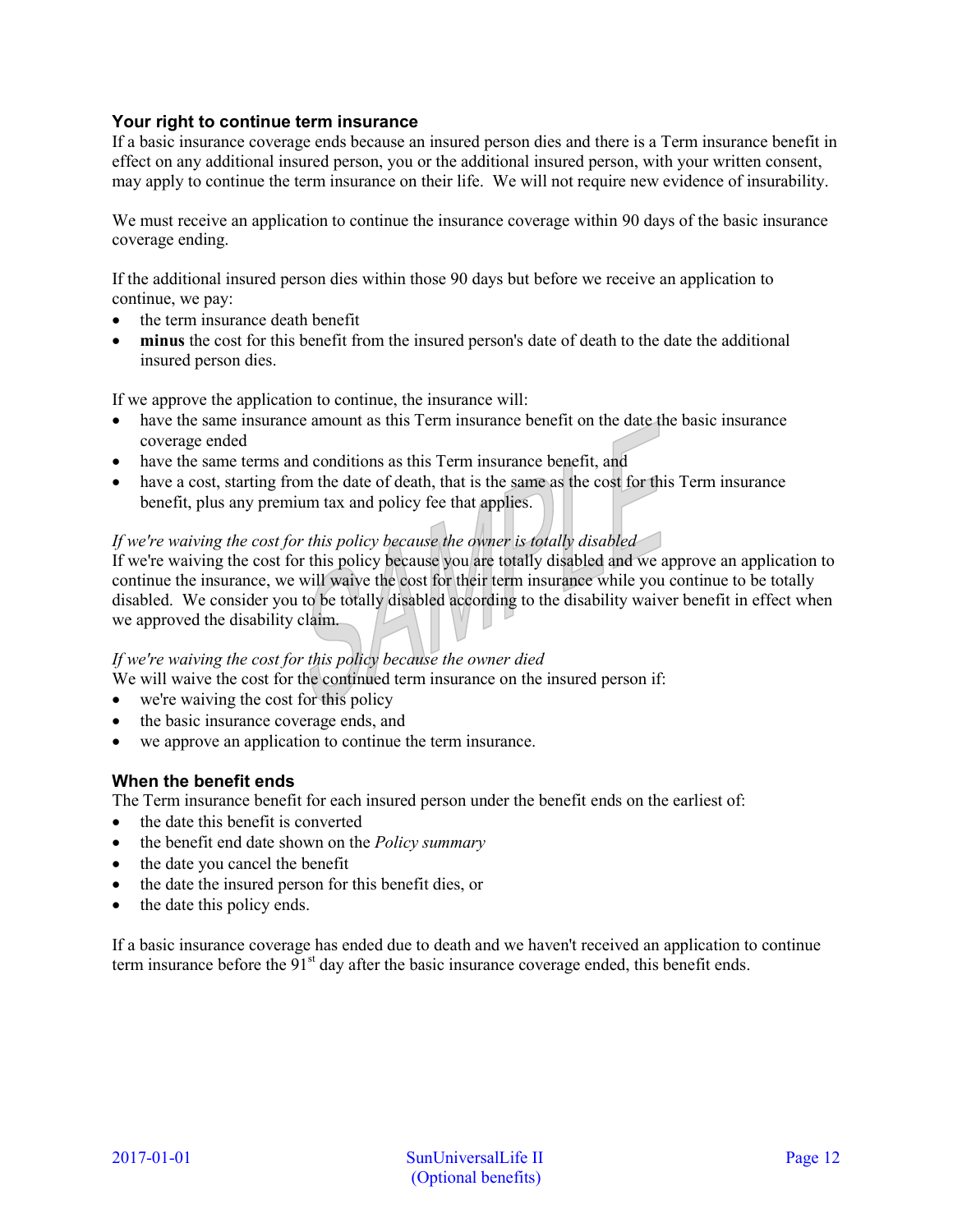# <span id="page-12-0"></span>E14815A **Child term benefit**

We pay a death benefit if a child dies while insured under the Child term benefit. This benefit also includes the right to buy life insurance for each insured child without giving us new evidence of insurability.

The *Policy summary* shows the following information about the Child term benefit:

- each insured person with the benefit
- the insurance amount, and
- the date the benefit ends.

#### **Children who are insured**

The insured children are those named on the application for the Child term benefit, unless we tell you that we will not insure a child. For the insured person with the benefit, each child must be:

- born to the insured person
- legally adopted by the insured person, or
- a step-child of the insured person.

Any child born to or legally adopted by the insured person after the date you applied for this benefit is automatically insured. We may ask you to prove the child's relationship to the insured person.

To insure a step-child of the insured person after this benefit is in effect, you must apply in writing and give us evidence of insurability that we consider satisfactory.

Children are insured under the benefit from the date they are 15 days old until their  $25<sup>th</sup>$  birthday.

#### **When we pay**

We pay a death benefit to you, the owner of this policy, when an insured child dies. The amount we pay is the insurance amount that is in effect for the Child term benefit on the date the child dies.

#### **When we will not pay (exclusions and reductions of coverage)**

We will not pay a death benefit if a child dies:

- before they are 15 days old, or
- after their  $25<sup>th</sup>$  birthday.

If a child dies after age 14 days and before age 180 days, the amount we pay is 25% of the insurance amount.

#### **Making a claim**

To make a claim, contact your advisor or call us at the toll free phone number shown at the beginning of this policy. We will send the appropriate form to be completed. The person making the claim must give us any information we need to assess the claim, including proof that the insured child died while the benefit was in effect.

Physicians may charge a fee to complete certain forms. You are responsible for any fee for this information.

Before we pay a death benefit, we must verify the child's date of birth.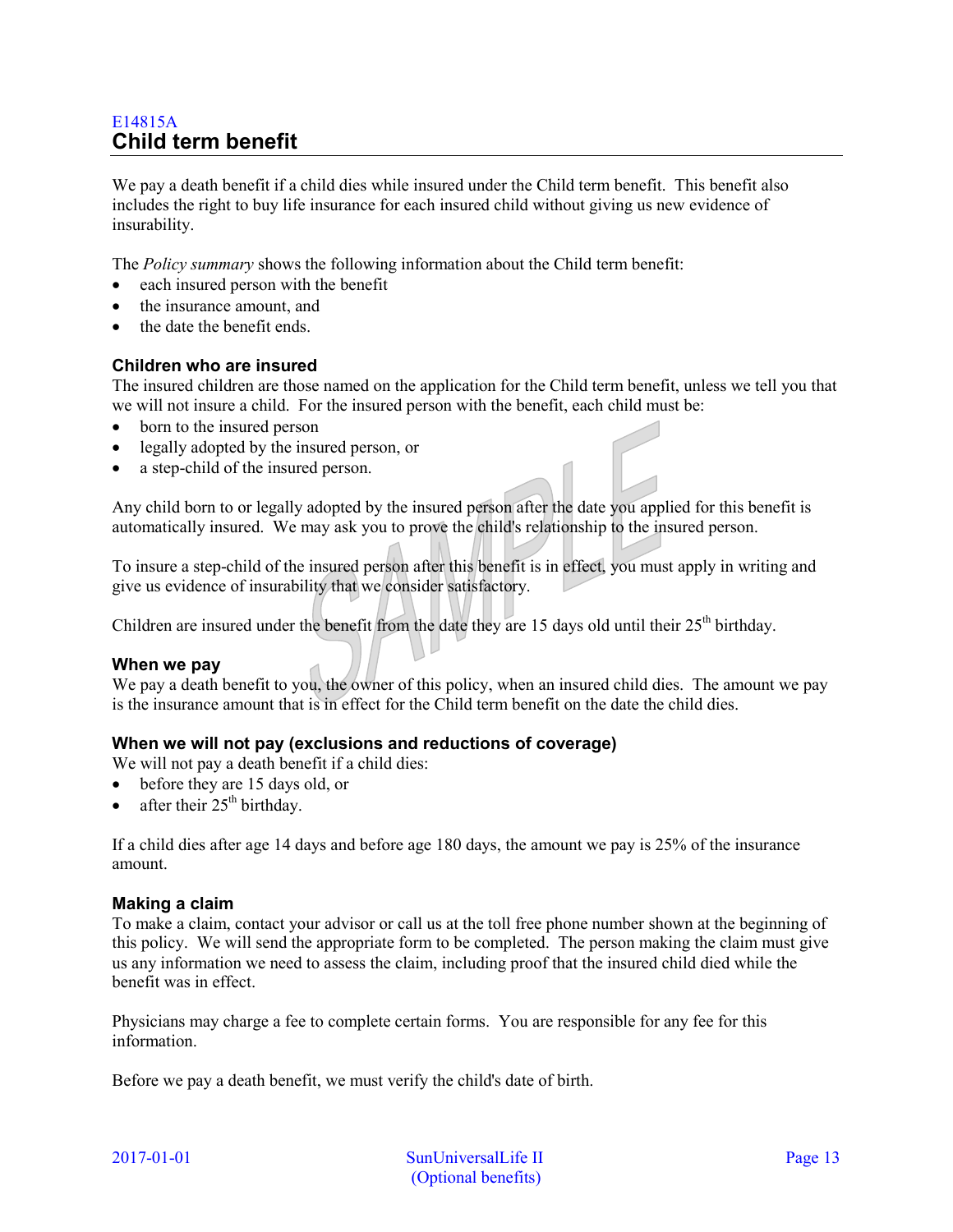# **The right to buy life insurance**

While this benefit is in effect, you have the right to apply for a life insurance policy on each insured child, without giving us new evidence of insurability. The following people may apply:

- you, the owner of this policy, or
- the insured child on their own life, with your written consent.

#### *When you may apply*

If a child has been insured under the benefit for at least 3 years, you can apply for insurance after the child's  $18<sup>th</sup>$  birthday and before their  $25<sup>th</sup>$  birthday. If a child is younger than age 18 or has not been insured for at least 3 years, you may apply within the 30 days before the benefit end date shown on the *Policy summary.* 

# **The life insurance policy you may apply for**

You may apply for any life insurance policy we offer when you apply, subject to the terms and conditions of that policy and our administrative rules. Your application must be in a form acceptable to us.

For each application, the new life insurance will:

- be based on the information about the insured child in the application we received for this benefit
- depend on our rules about the age of the insured child and the insurance amount
- have an insurance amount that is not greater than 10 times the insurance amount in effect for this benefit, and
- include an additional cost for smoking unless the insured child gives us new evidence of insurability and qualifies as a non-smoker.

We require proof of the child's date of birth. If we approve the application, insurance for that child under this benefit ends on the date the policy takes effect.

If you apply for more insurance than we offer under this benefit, we require new evidence of insurability that we consider satisfactory.

# **Paying for the new life insurance policy**

The amount you are required to pay for the new life insurance policy will be based on:

- the same evidence of insurability we used to determine the cost for this benefit
- the rates we charge for the new life insurance on the date you apply
- the age of the insured child on the date you apply, and
- any premium tax and policy fee that applies.

#### **When this benefit ends**

For each insured child, this benefit ends on the earliest of:

- the benefit end date shown on the *Policy summary*
- the child's  $25<sup>th</sup>$  birthday
- the date a new insurance policy on the child, purchased under this benefit, takes effect
- the date you cancel the benefit
- the date the child dies, or
- the date this policy ends, unless children continue to be insured after the insured person with this benefit dies.

#### **Children may continue to be insured after an insured person dies**

The Child term benefit stays in effect when an insured person dies. You do not need to make payments for it starting from:

• the date an insured person with the benefit dies, or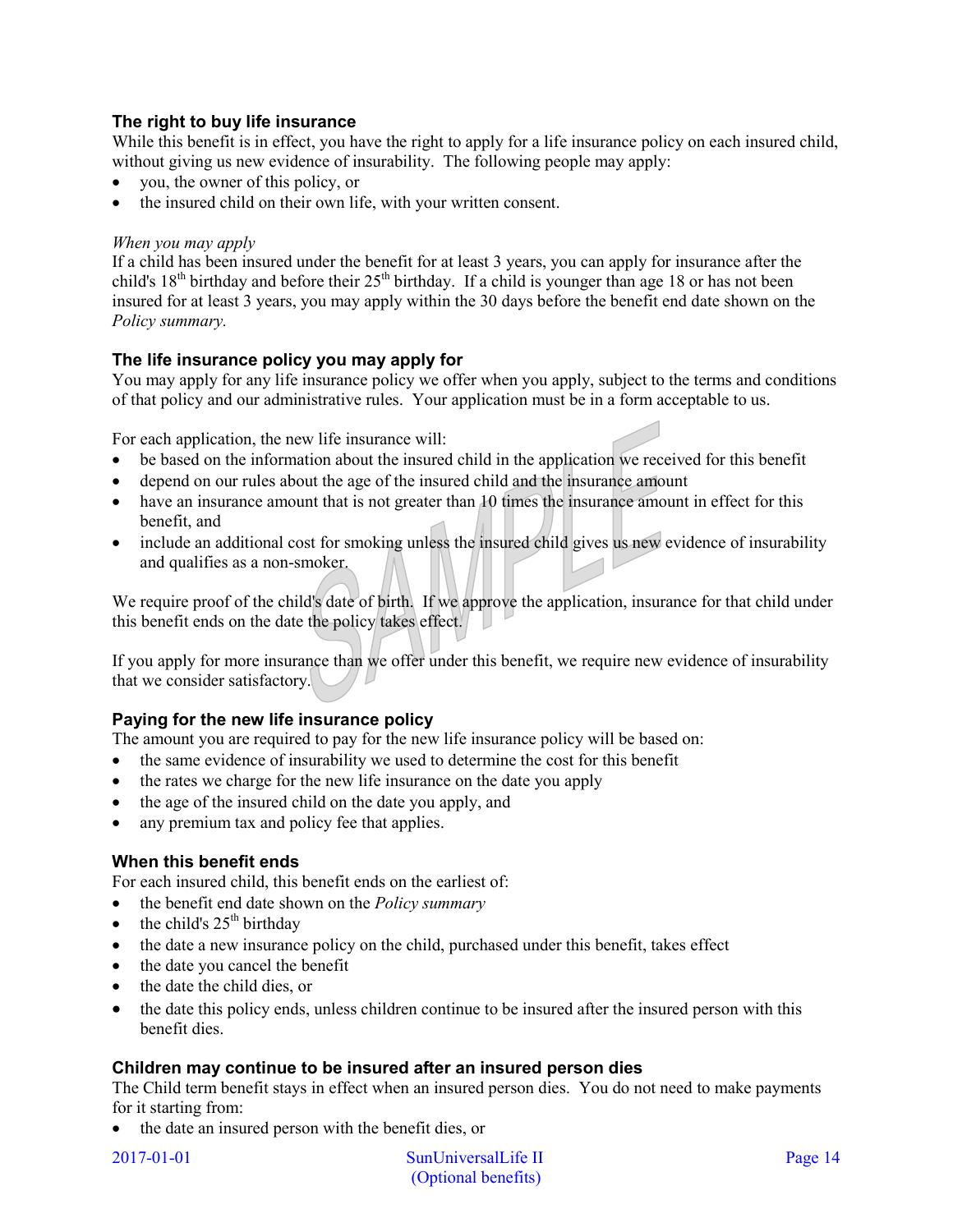• the date the basic insurance coverage ends because an insured person has died, under a joint first-to-die coverage.

We continue to insure each child still covered under the benefit until the earliest of:

- the date a new insurance policy on the child, purchased under this benefit, takes effect
- that child's  $25<sup>th</sup>$  birthday, or
- the date this benefit is cancelled.

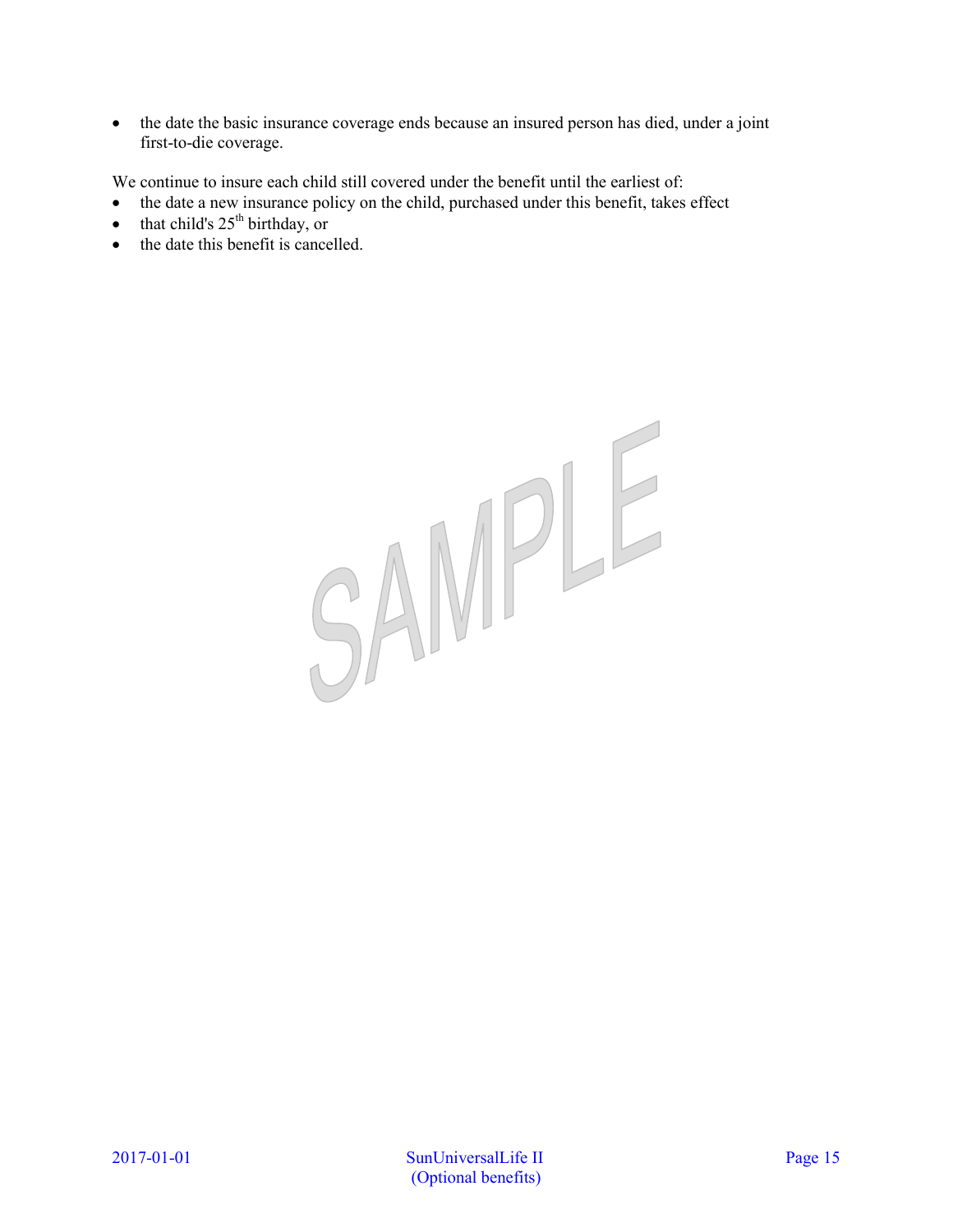# <span id="page-15-0"></span>E14820A **Accidental death benefit**

We pay an additional death benefit to the beneficiary you named for the basic insurance coverage if an insured person with this benefit dies as the result of an accident.

The *Policy summary* shows the following information about the Accidental death benefit:

- each insured person
- the insurance amount, and
- the date the benefit ends.

#### **When we pay**

We pay an accidental death benefit if the insured person dies:

- while the benefit is in effect
- as a direct result of an accident
- independently of any other cause
- within 365 days of the accident, and
- after their  $1<sup>st</sup>$  birthday and before the policy anniversary nearest their  $70<sup>th</sup>$  birthday.

#### **When we will not pay (exclusions)**

We will not pay the accidental death benefit if the insured person's death is directly or indirectly caused by or associated with the insured person operating a vehicle while their blood alcohol level is more than 80 milligrams of alcohol per 100 milliliters of blood. A vehicle includes any form of ground, air or marine transportation that can be put into motion by any means, including muscular power. We do not take into account whether or not the vehicle is in motion.

We will not pay the accidental death benefit if the insured person's death is directly or indirectly caused by or associated with the insured person:

- committing or attempting to commit a criminal offence
- taking or attempting to take their own life, regardless of whether the insured person had a mental illness or understood or intended the consequences of their action(s)
- causing themselves bodily injury, regardless of whether the insured person had a mental illness or understood or intended the consequences of their action(s)
- taking any drug, unless the drug was taken as prescribed by a licensed medical practitioner
- inhaling or ingesting any poisonous substance, whether voluntarily or otherwise
- inhaling any type of gas, whether voluntarily or otherwise
- having a mental or physical illness or receiving treatment for that illness
- receiving dental or surgical treatment, or
- contracting an infection, unless the infection was caused by an external visible wound received in an accident.

In addition, we will not pay the accidental death benefit if the insured person's death is directly or indirectly caused by or associated with civil disorder or war, whether declared or not.

#### **When the benefit ends**

The Accidental death benefit for each insured person under the benefit ends on the earliest of:

- the benefit end date shown on the *Policy summary*
- the date you cancel the benefit
- the date the insured person dies, or
- the date this policy ends.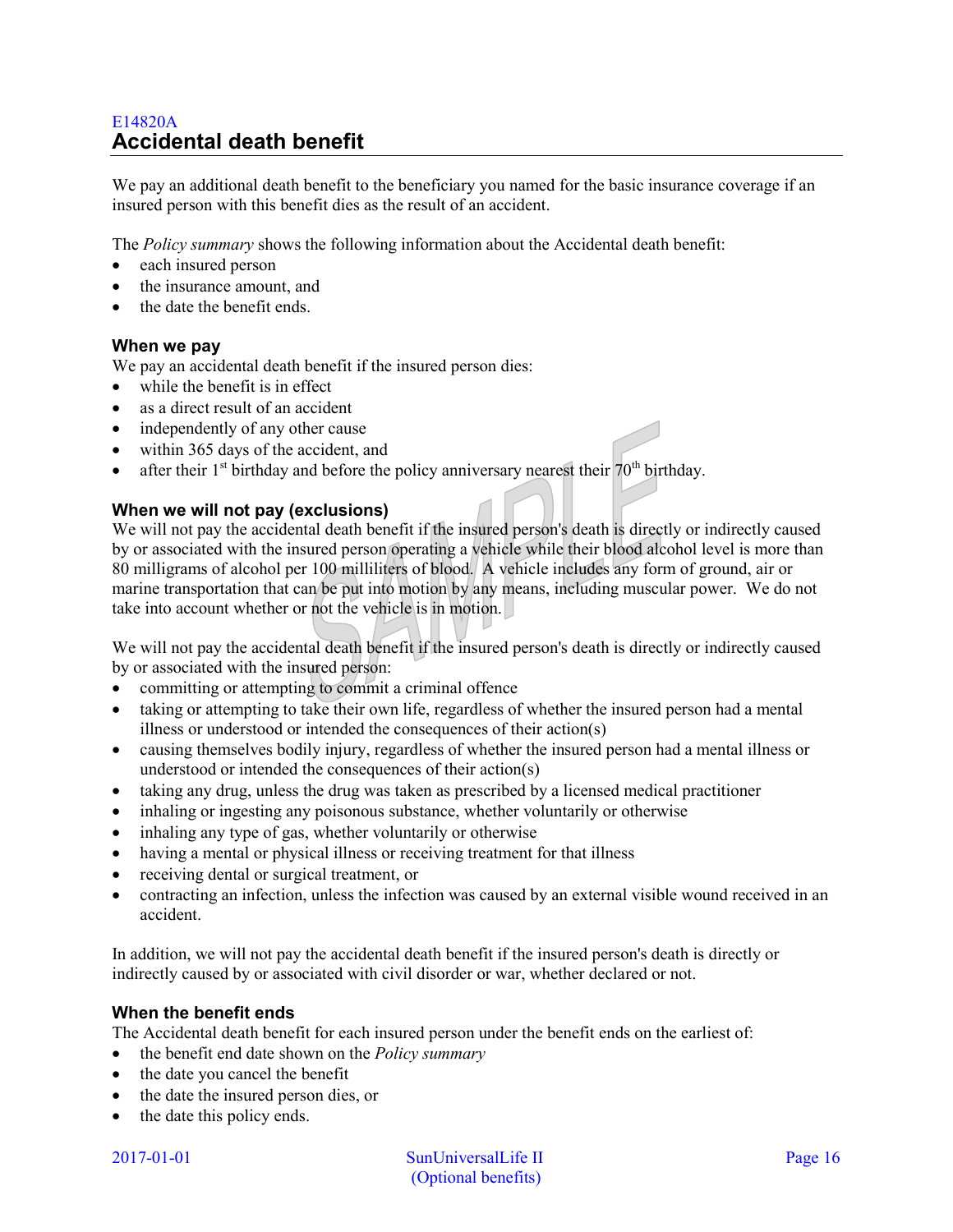# <span id="page-16-0"></span>E14825A **Guaranteed insurability benefit**

You may apply for additional life insurance on the insured person, without giving us new evidence of insurability.

The *Policy summary* shows the following information about the Guaranteed insurability benefit:

- each insured person
- the option amount, and
- the date the benefit ends.

# **Your right to apply for additional life insurance**

While this benefit is in effect, you may apply for additional life insurance on the insured person at various points in time. The insured person may apply only if they have your written consent.

The insurance amount that may be applied for may not be greater than the option amount.

There must be at least 3 years between each application for new insurance. If the insured person is younger than age 18, the first date you may apply is the policy anniversary nearest their  $18<sup>th</sup>$  birthday. The last date you may apply is the policy anniversary nearest their  $55<sup>th</sup>$  birthday.

You may apply within 31 days of the following life events experienced by the insured person:

- the date they marry or the date of their civil union
- the live birth of any child born to them, or
- the date they legally adopt a child younger than age 18.

You may not apply more than 8 times under this benefit.

# **The life insurance you may apply for**

You may apply for any life insurance we offer when you apply, subject to the terms and conditions of the new insurance and our administrative rules. Your application must be in a form acceptable to us. You may apply for:

- a new life insurance policy, or
- additional life insurance under this policy, if your policy allows you to add insurance.

For each application, the new life insurance will:

- be based on the information about the insured person in the application we received for this policy
- depend on our rules about the age of the insured person and the amount of insurance
- have an insurance amount that is not greater than the option amount in effect for this benefit, and
- not include any optional benefits, except as described below, a disability waiver benefit on the insured person.

If a *Total disability waiver benefit* is in effect for the insured person under this policy, a similar benefit may be included with the new insurance if:

- we offer a disability waiver benefit
- you request the benefit, and
- the insured person is not totally disabled.

If we are waiving the cost for this policy because the insured person is disabled, you may only apply for a new policy without a disability waiver benefit on the insured person. You must pay for the new insurance.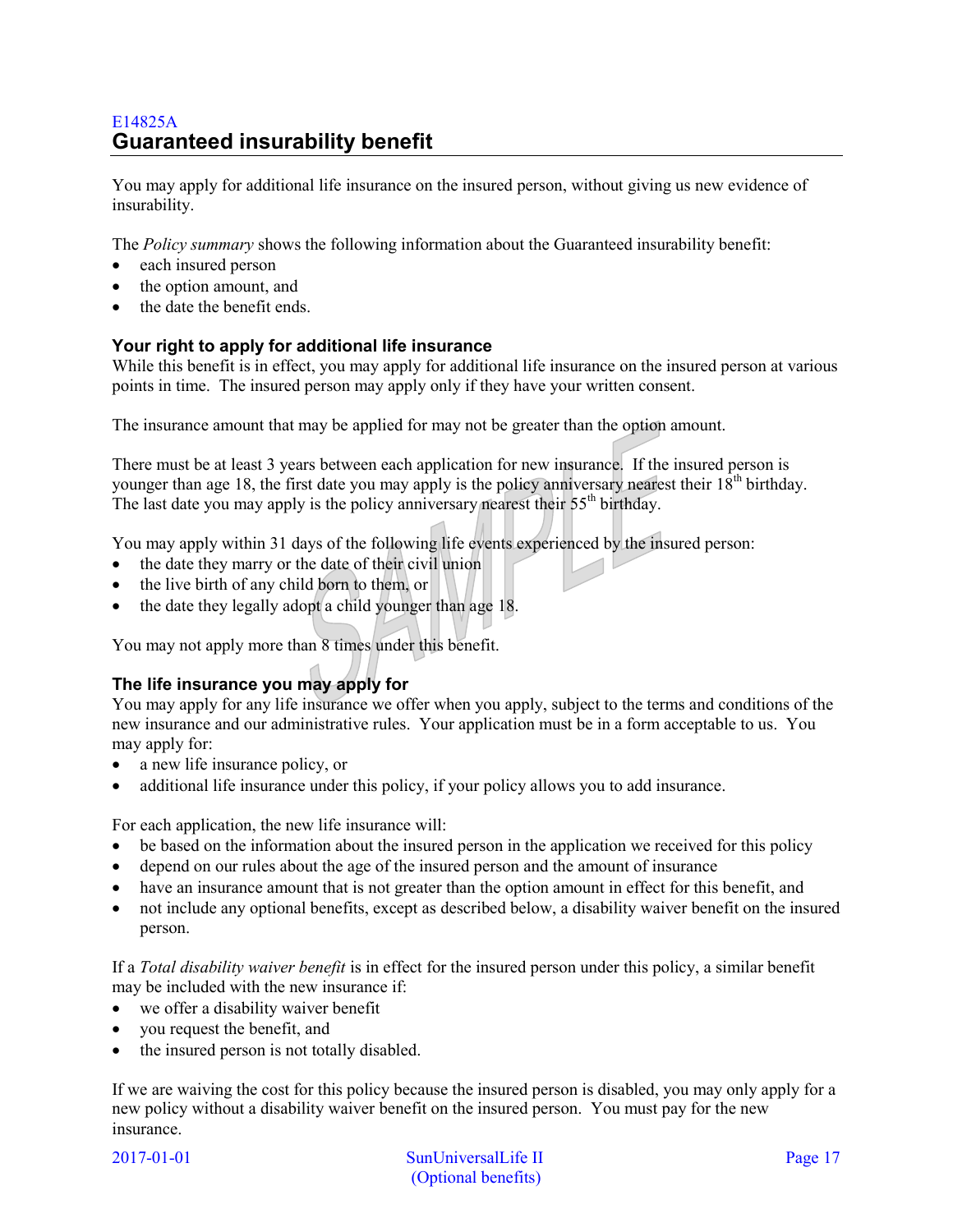If the insured person was younger than age 17 when we insured them under this policy, the new insurance will include an additional cost for smoking, unless they give us new evidence of insurability and qualify as a non-smoker.

If you apply for more insurance than we offer under this benefit, we require new evidence of insurability that we consider satisfactory.

# **Paying for the new life insurance**

The amount you are required to pay for the new life insurance will be based on:

- the same evidence of insurability we used to determine the cost for this benefit
- the rates we charge for the new life insurance on the date you apply, and
- the age of the insured person on the date you apply.

#### **When the benefit ends**

The Guaranteed insurability benefit for each insured person under the benefit ends on the earliest of:

- the date you sign the  $8<sup>th</sup>$  application for additional life insurance
- the benefit end date shown on the *Policy summary*<br>• the date the insured person dies, or<br>• the date this policy ends.
- the date you cancel the benefit
- the date the insured person dies, or
- the date this policy ends.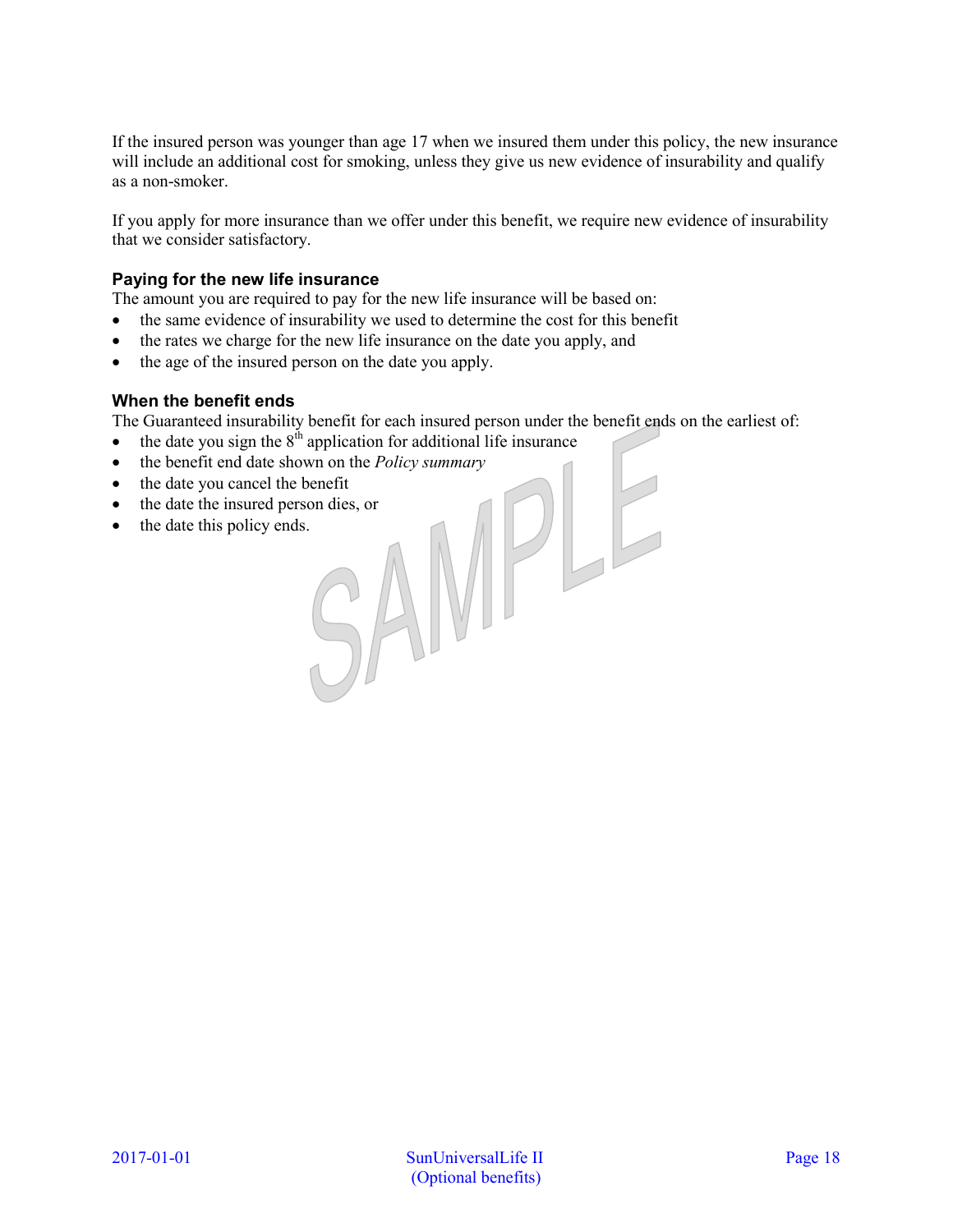# <span id="page-18-0"></span>E14830A **Business value protection benefit**

You may apply for additional life insurance on the insured person, without giving us new medical evidence of insurability.

The *Policy summary* shows the following information about the Business value protection benefit:

- each insured person
- the option amount, and
- the date the benefit ends.

# **Your right to apply for additional life insurance**

In each of the first 10 policy years, you may apply for additional life insurance on the insured person, up to the option amount, based on the financial information you provide. Each time you apply, the new insurance amount will not be greater than the option amount in effect. The total insurance amount for all applications for new insurance must not be more than 4 times the option amount. You may apply within 31 days of a policy anniversary, if:

- this benefit is in effect, and
- you provide financial information about the business named on the application for this policy, that we consider satisfactory. The financial information must include the current fair market value of the business when you apply.

# **The life insurance you may apply for**

You may apply for any life insurance we offer when you apply, subject to the terms and conditions of the new insurance and our administrative rules. Your application must be in a form acceptable to us. You may apply:

- for a new life insurance policy, or
- to add basic insurance coverage to this policy, if your policy allows you to add insurance.

For each application, the new life insurance will:

- be based on the information about the insured person in the application we received for this policy
- depend on our rules about the age of the insured person and the amount of insurance
- have an insurance amount that's not greater than the maximum amount of new insurance you may apply for, and
- not include any optional benefits, except a disability waiver benefit on the insured person, as described below.

If a *Total disability waiver benefit* is in effect for the insured person, a similar benefit may be included with the new insurance if:

- we offer a disability waiver benefit
- you request the benefit, and
- the insured person is not totally disabled.

If we are waiving the cost for this policy because the insured person is disabled, you may only apply for a new policy without a disability waiver benefit. You must pay for the new insurance.

You may not apply to add insurance to this policy on the disabled insured person.

If you apply for more insurance than we offer under this benefit, we require new evidence of insurability that we consider satisfactory.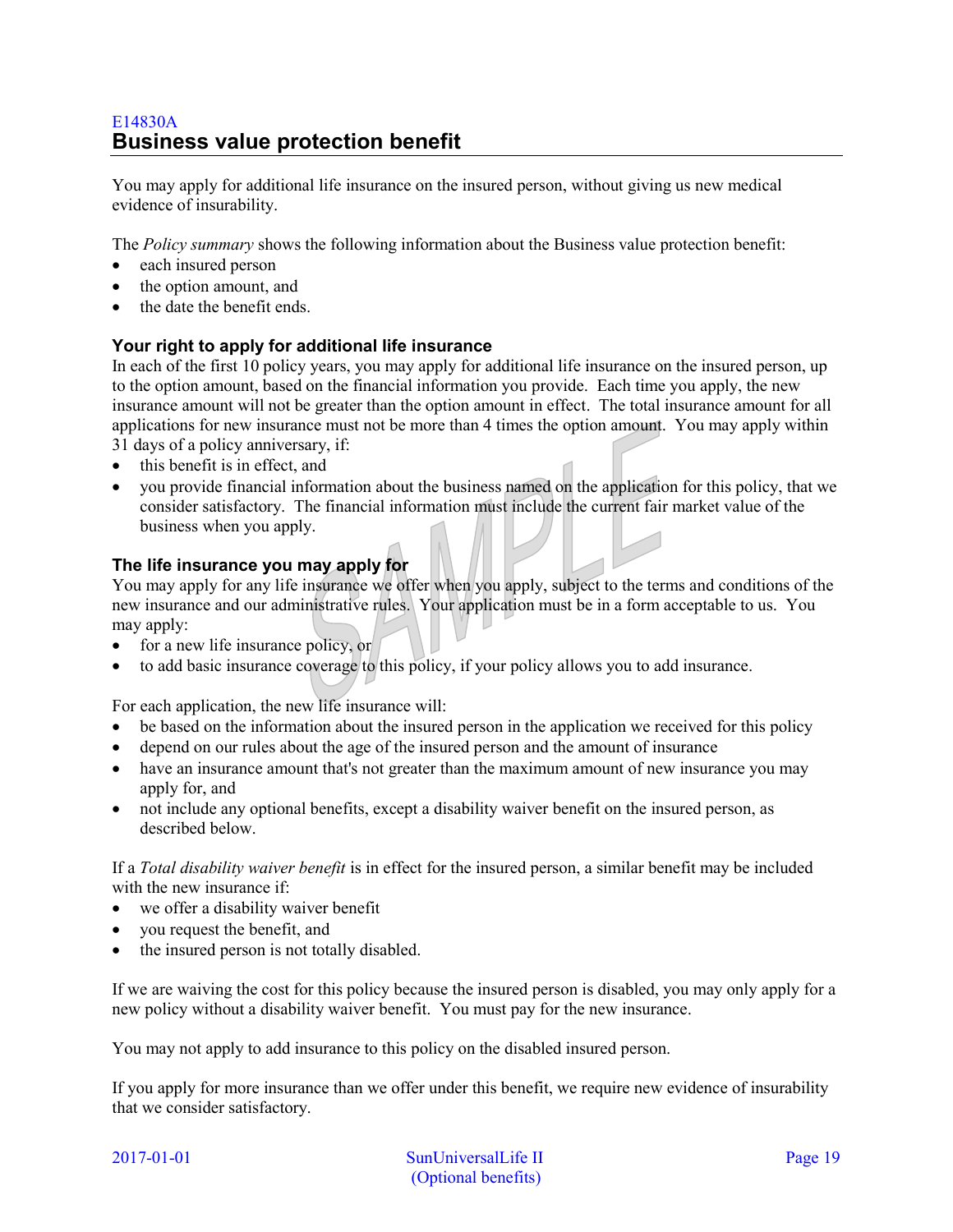# **Paying for the new life insurance**

The amount you are required to pay for the new insurance will be based on:

- the same evidence of insurability we used to determine the cost for this benefit
- the rates we charge for the new insurance on the date you apply, and
- the age of the insured person on the date you apply.

# **When the benefit ends**

The Business value protection benefit for each insured person under the benefit ends on the earliest of:

- the date the additional insurance you purchased under this benefit has reached the maximum insurance amount
- the benefit end date shown on the *Policy summary*
- the date you cancel the benefit
- the date the insured person dies, or
- the date this policy ends.

SAMPLE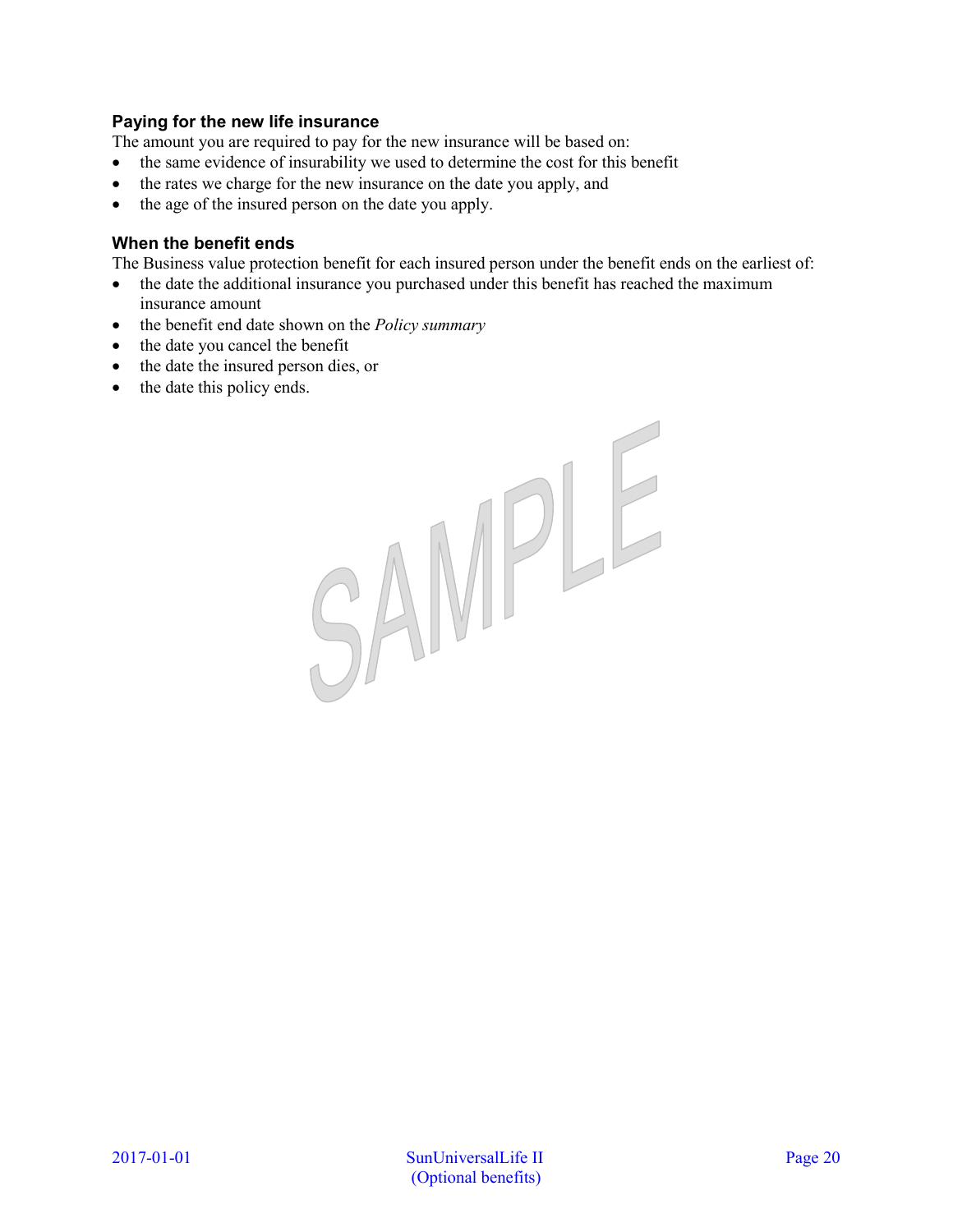# <span id="page-20-0"></span>E14836A **Owner waiver disability benefit**

In this provision, *you* and *owner* mean the owner covered under this benefit. You may qualify to stop making payments for this policy if you become totally disabled while this benefit is in effect. If you qualify, we pay the cost of insurance for this policy. We call this waiving the cost of insurance.

The *Policy summary* shows the following information about the Owner waiver disability benefit:

- the owner with the benefit, and
- the date the benefit ends.

If you change ownership by transferring your rights under this policy to another person, this benefit ends and the new owner will not qualify to have the cost of insurance waived.

The maximum total annual amount we waive for an insured person is \$50,000 across all life insurance policies issued by us, or for which we have assumed responsibility, on that person.

# **Qualifying for this benefit**

To qualify for this benefit:

- the Owner waiver disability benefit must be in effect
- the owner's disability must begin before the benefit end date shown on the *Policy summary*
- the owner's disability must continue for at least 6 consecutive months, and
- we determine that the owner is totally disabled and all requirements for this benefit have been satisfied.

To be considered totally disabled the owner must be:

- under the active, continuous and medically appropriate care of a physician, or other health care practitioner acceptable to us, and
- following the treatment prescribed and any other recommendations made by a physician or health care practitioner.

#### *Disabled while employed*

If the owner becomes disabled while employed, we consider them to be totally disabled if, as a result of injury or disease, they are completely unable, during the first 2 years following the date of their disability, to carry on the essential duties of their own occupation.

After the first 2 years, we consider the owner to be totally disabled if they are unable, as a result of injury or disease, to perform the duties of any occupation within their education, training or experience. We do not consider an owner to be totally disabled if they are earning money or profiting from any occupation.

In determining whether or not the owner is able to perform the duties of any occupation, we do not take into account whether a suitable occupation is actually available. In addition, we do not consider whether a suitable occupation would provide earnings comparable to what the owner was paid before becoming totally disabled.

#### *Disabled while unemployed*

If the owner becomes disabled while unemployed, and is not earning money or profiting from any occupation, we consider them totally disabled if they are unable, as a result of injury or disease, to perform the duties of any occupation within their education, training or experience.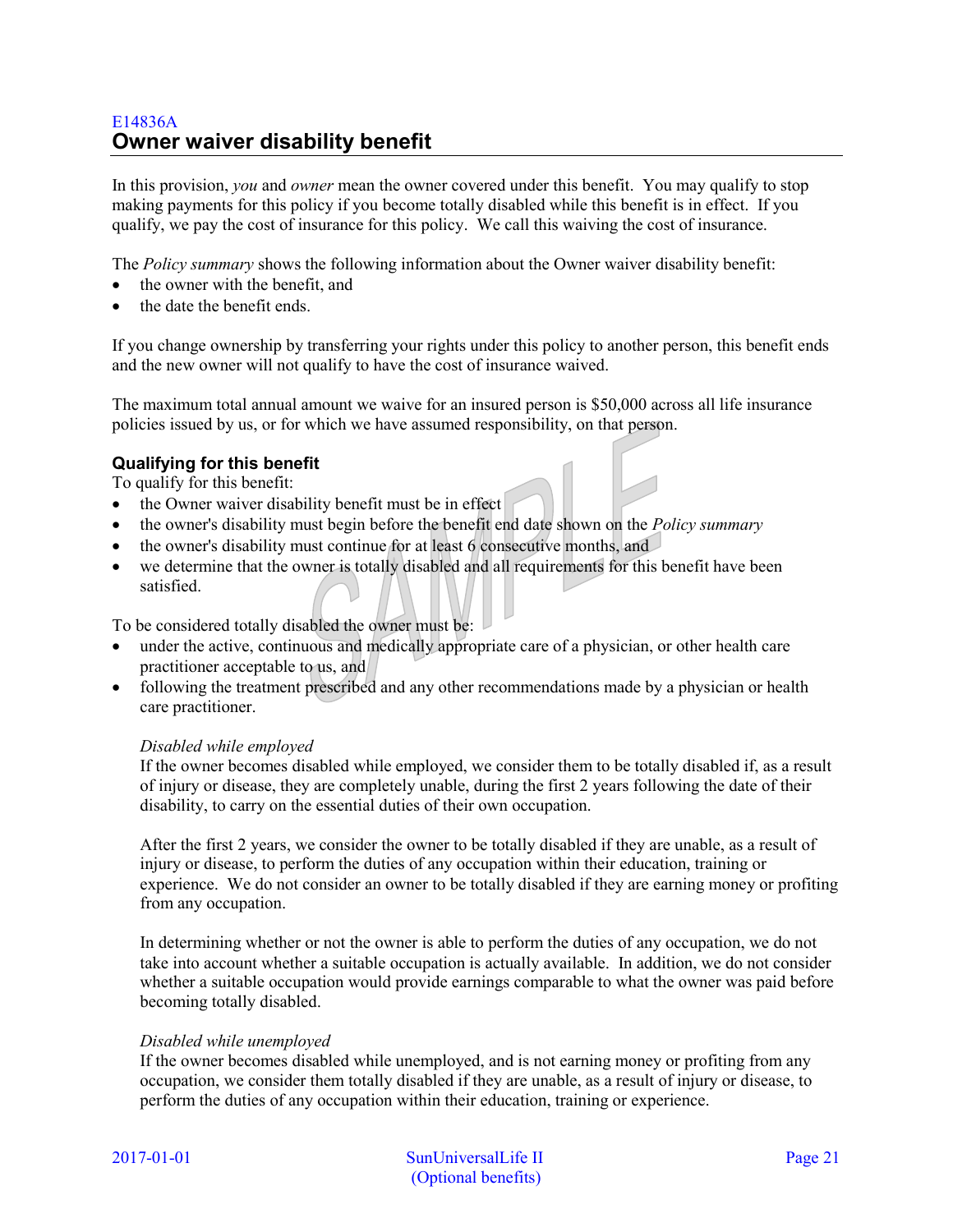In determining whether or not the owner is able to perform the duties of any occupation, we do not take into account whether a suitable occupation is actually available. In addition, we do not consider whether a suitable occupation would provide earnings comparable to what the owner was paid before becoming totally disabled.

### *Disabled while a student*

If the owner is a student at the time they become disabled, we consider them to be totally disabled if they are unable, as a result of injury or disease, to:

- attend or participate as a student in an education program during the entire time they are totally disabled, or
- perform the duties of any occupation for earnings or profit within their education, training or experience.

In determining whether or not the owner is able to perform the duties of any occupation, we do not take into account whether a suitable occupation is actually available. In addition, we do not consider whether a suitable occupation would provide earnings comparable to what the owner was paid before becoming totally disabled.

# **When we start waiving**

Until we give you notice that we've approved your claim, we will continue to deduct the cost of insurance from your policy fund. After we approve your claim, we waive the cost of insurance effective on the monthly anniversary day starting from the month after the owner became totally disabled.

The cost of insurance is waived until the earlier of:

- the date the owner no longer qualifies for this benefit
- the date the policy ends
- the date the cost of insurance is no longer payable for this policy, and
- the date the owner dies.

If any cost of insurance is deducted from your policy fund and later waived, we credit that amount to the activity account. If an automatic payment loan was used to pay for deductions that are later waived, we will reduce the loan by the amount we waived.

#### **When we will not waive (exclusions and reductions of coverage)**

We will not waive the cost of insurance if the owner's disability begins after the Owner waiver disability benefit end date shown on the *Policy summary*.

We will not waive the cost of insurance if the disability is directly or indirectly caused by or associated with the owner operating a vehicle while their blood alcohol level is more than 80 milligrams of alcohol per 100 milliliters of blood. A vehicle includes any form of ground, air or marine transportation that can be put into motion by any means, including muscular power. We do not take into account whether or not the vehicle is in motion.

We will not waive the cost of insurance if the disability is directly or indirectly caused by or associated with the owner:

- committing or attempting to commit a criminal offence
- attempting to take their own life, regardless of whether the owner had a mental illness or understood or intended the consequences of their action(s)
- causing themself bodily injury, regardless of whether the owner had a mental illness or understood or intended the consequences of their action(s)
- taking any drug, unless the drug was taken as prescribed by a licensed medical practitioner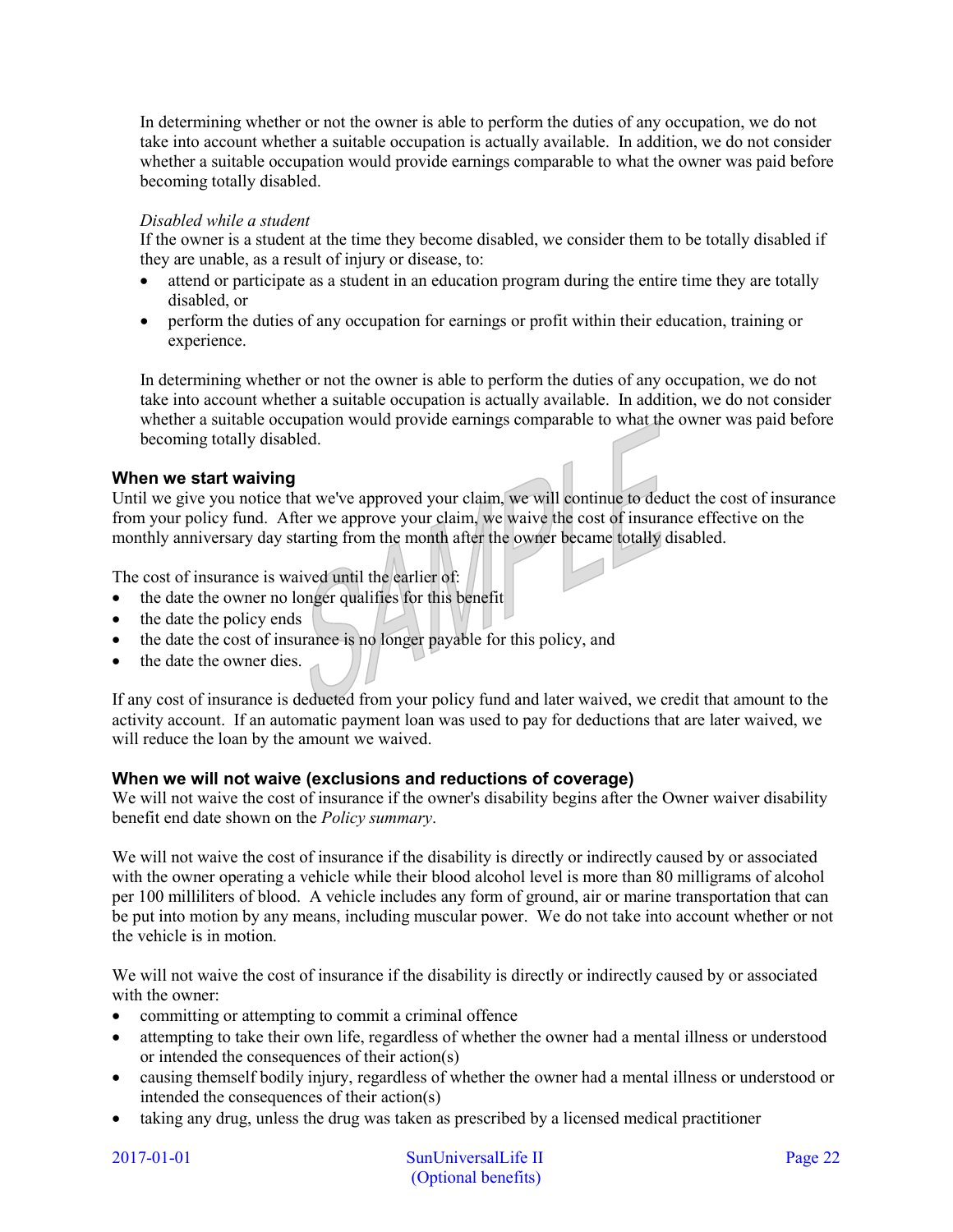- inhaling or ingesting any poisonous substance, whether voluntarily or otherwise, or
- inhaling any type of gas, whether voluntarily or otherwise.

We will not waive the cost of insurance if the owner's disability is directly or indirectly caused by or associated with civil disorder or war, whether declared or not.

# **Making a claim**

To make a claim, contact your advisor or call us at the toll free phone number shown at the beginning of this policy. We will send the forms to be completed.

We must receive proof of the owner's disability:

- while the owner is alive
- continuing for at least 6 consecutive months while this benefit is in effect, and
- within 1 year of the date the disability began.

If we receive proof of the disability more than 1 year after the disability starts and the owner qualifies for this benefit, we consider the disability to have begun 1 year before the date we received the proof. This means that we will only waive the cost of insurance starting from 1 year before the date we received the proof, regardless of when the disability actually started. We will not consider a late claim if you submit it more than 1 year after the end date of this benefit.

You must pay any cost associated with providing proof of disability.

We may also require the owner to authorize us to gather and use additional information from other insurers or government agencies.

Before we approve a claim, the owner's date of birth must be verified.

# **How to continue to qualify**

We continue to waive the cost of insurance while the owner:

- continues to be disabled and satisfies our total disability requirements
- is under the continuous care of a licensed physician
- follows a prescribed treatment program for their disability, and
- makes reasonable efforts to use any appropriate rehabilitation program.

From time to time, we will ask for proof, that we consider satisfactory, that the owner is still disabled. You must pay any cost associated with providing this proof.

We may require the owner to be examined by any health care practitioners we appoint. These may be licensed physicians, physiotherapists, occupational therapists, psychiatrists, psychologists or others. We pay the cost of these examinations.

The physicians, specialists or health care practitioners who provide information to us may not be the owner of this policy, any insured person under this policy, anyone entitled to make a claim under this policy, or any relative or business associate of these people.

We may also require the owner to authorize us to gather and use information from other insurers or government agencies.

#### **When we stop waiving**

We stop waiving the cost of insurance on the date the owner:

2017-01-01 SunUniversalLife II Page 23 • is no longer totally disabled

(Optional benefits)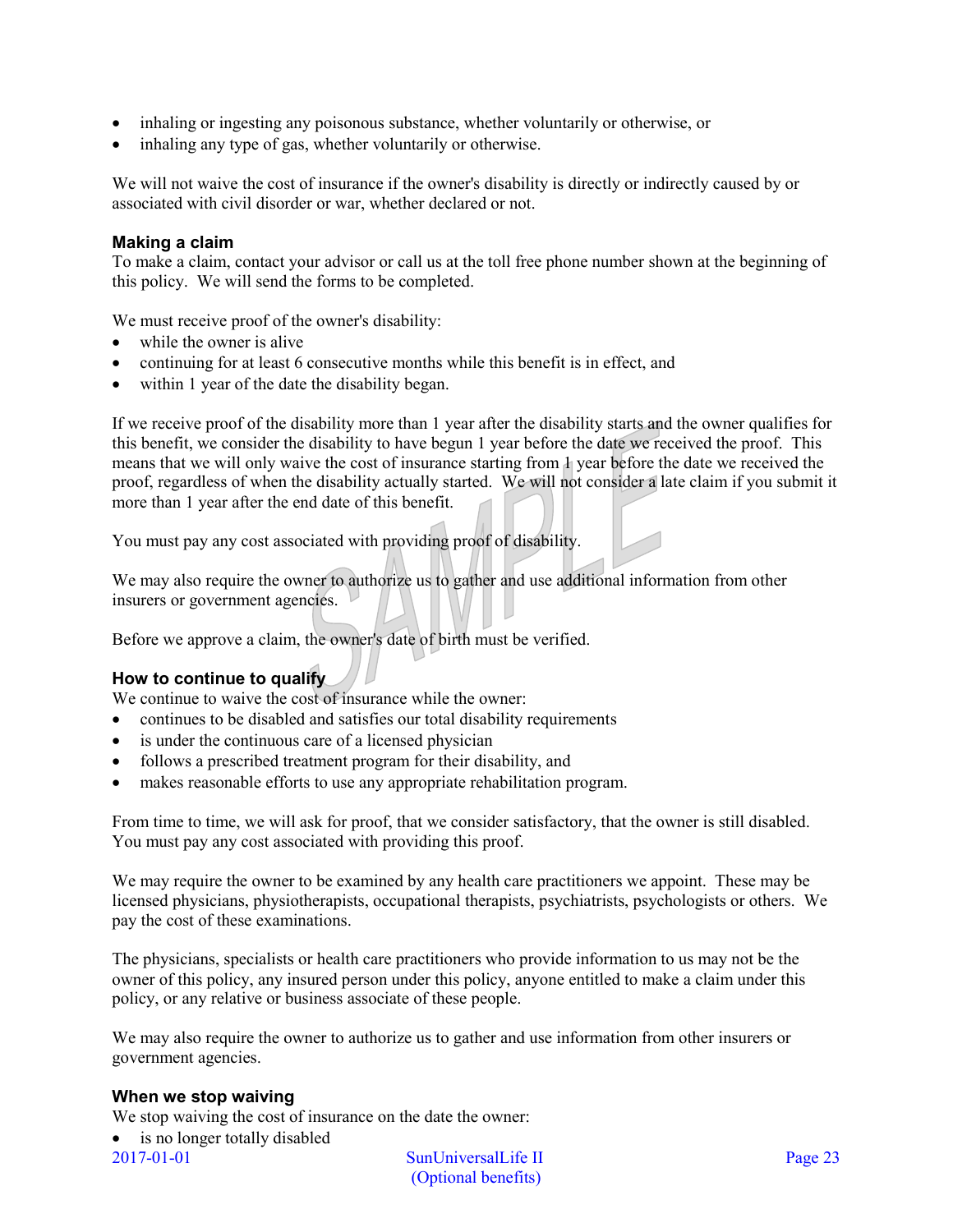- is earning money or profiting from any occupation
- takes part in any educational program as a student without our approval
- fails to submit any required proof of disability
- refuses to attend any examinations or rehabilitation programs without a valid medical reason
- fails to meet any other requirements to have the cost of insurance waived, or
- dies.

# **Reoccurrence of a previous disability claim**

You may apply to have the cost of insurance waived without having to wait another 6 months if there's a reoccurrence of a previous disability claim. We consider the disability to be a reoccurrence of the previous one if:

- we waived the cost of insurance for the previous disability
- the disabled owner recovers from their disability and then becomes totally disabled again from the same cause within 6 months from the date we stopped waiving the cost of insurance, and
- the owner is totally disabled as described under the heading, *Qualifying for this benefit.*

We waive the cost of insurance effective on the monthly anniversary day starting from the month after the owner's disability started again.

# **When the benefit ends**

The Owner waiver disability benefit ends on the earliest of:

- the benefit end date shown on the *Policy summary*
- the date ownership of this policy is transferred by the original owner to a new owner
- the date you cancel the benefit
- the date the owner dies, or
- the date this policy ends.